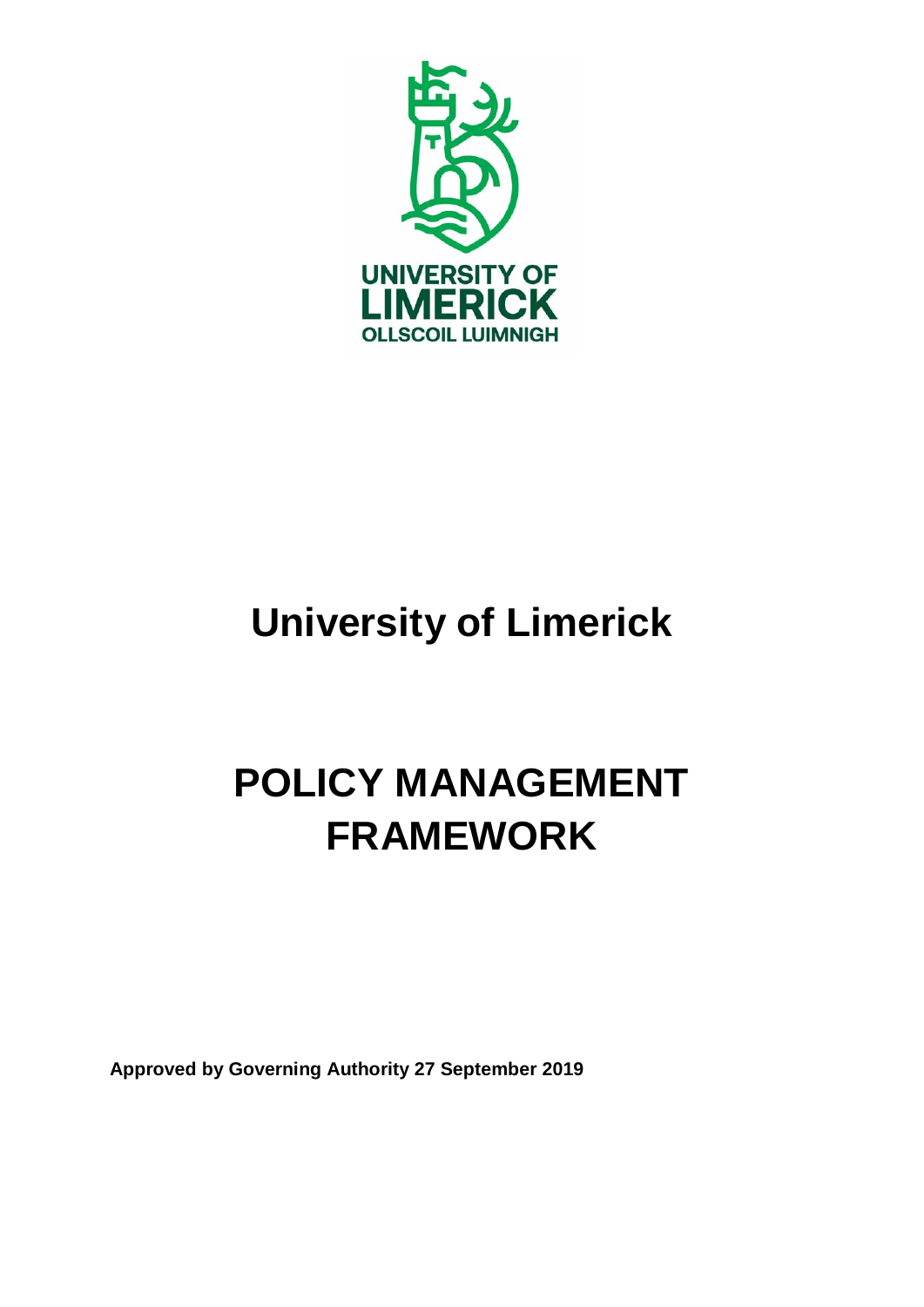# **TABLE OF CONTENTS**

|    |     |                                                         | Page           |
|----|-----|---------------------------------------------------------|----------------|
| 1. |     | <b>Introduction</b>                                     |                |
|    | 1.1 | <b>Purpose</b>                                          | $\overline{2}$ |
|    | 1.2 | <b>Scope</b>                                            | $\overline{2}$ |
|    |     | 1.2.1 To Whom Does The Policy Apply                     | $\overline{2}$ |
|    |     | 1.2.2 Policy Management Infrastructure                  | $\overline{2}$ |
|    | 1.3 | <b>Definitions</b>                                      | $\overline{2}$ |
|    |     | 1.3.1 Definitions of Policy Concepts                    | $\overline{2}$ |
|    |     | 1.3.2 Policy Instruments                                | 3              |
| 2. |     | <b>Context</b>                                          |                |
|    | 2.1 | <b>Legal &amp; Regulatory Context</b>                   |                |
|    |     | 2.1.1 HEA/IUA Code of Governance for Irish Universities | 4              |
|    |     | 2.1.2 Qualifications and Quality Assurance              |                |
|    |     | (Education & Training) Act 2012                         | 4              |
| 3. |     | <b>Policy Statements</b>                                |                |
|    | 3.1 | <b>Policy Statement Principles</b>                      | 4              |
| 4. |     | <b>Related Procedures for Policy Management</b>         |                |
|    | 4.1 | <b>Policy Requirement, Proposal and Development</b>     | 5              |
|    |     | 4.1.1 Policy Requirement                                | 5              |
|    |     | 4.1.2 Policy Proposal                                   | 5              |
|    |     | 4.1.3 Policy Development                                | 5              |
|    | 4.2 | <b>Policy Approval</b>                                  | 5              |
|    | 4.3 | <b>Policy Implementation</b>                            | 5              |
|    |     | 4.3.1 Policy Communication                              | 5              |
|    |     | 4.3.2 Policy Implementation Monitoring                  | 6              |
|    |     | 4.3.3 Policy Review                                     | 6              |
| 5. |     | <b>Document Control</b>                                 | $\overline{7}$ |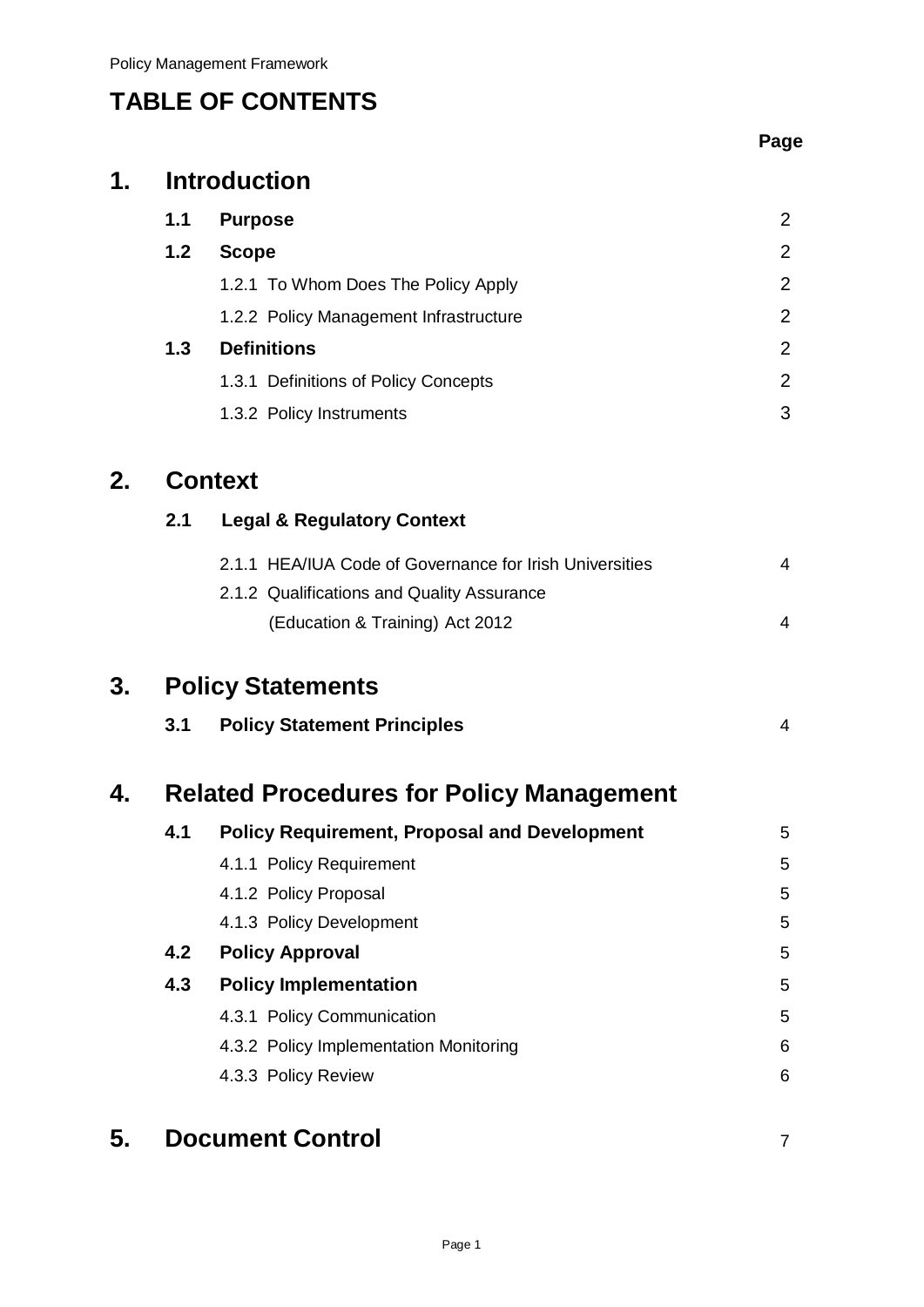# **1. Introduction**

#### **1.1 Purpose**

- 1.1.1 The adoption and management of policies at the University of Limerick will benefit stakeholders and provide clarity on university processes, ensure efficiency in engaging with university units, and promote transparency and equality of treatment.
- 1.1.2 The purpose of the Policy Management Framework is to establish a standard template for policy documents, a set of policy principles and instruments for policy development, approval, implementation, monitoring and review throughout the University. The use of this Framework will enable a consistent policy development process and promote best practice across the University.
- 1.1.3 This Framework also sets out the requirement to identify policy owners and their roles in relation to the requirement, proposal, development, approval, implementation and review of University policies.
- 1.1.4 From the date of final approval of this Policy Management Framework by the Governing Authority, new policies that are developed and existing policies amended will adhere to the provisions set out in this Framework.

#### **1.2 Scope**

#### *1.2.1 To whom does the Policy Management Framework apply?*

This Policy Management Framework applies to University employees charged with developing University-wide policies, both academic and support, including those of research centres. These units are referred to hereinafter as 'the University'.

#### *1.2.2 Policy Management Infrastructure*

The University policy management infrastructure will include:

- A policy hub of trained staff to support policy owners across the University. The hub will have responsibility for regular policy audits and maintain a central repository of policies.
- A consolidated and searchable central repository accessible to all relevant stakeholders. This will include automated notifications of revised or new policies.
- The provision of support awareness training around policies and consequences for violating policy.
- The provision of templates for policy development, communication, implementation and monitoring plans to ensure stakeholders are briefed, policies enacted and adherence monitored
- The establishment of approval pathways for policies approved by Governing Authority, Academic Council and/or Executive.
- Oversight for University wide compliance with policy renewal timeframes.

#### **1.3 Definitions**

#### *1.3.1 Definitions of Policy Concepts*

The following concepts are central for the understanding and the development, approval, implementation and review of University of Limerick policies.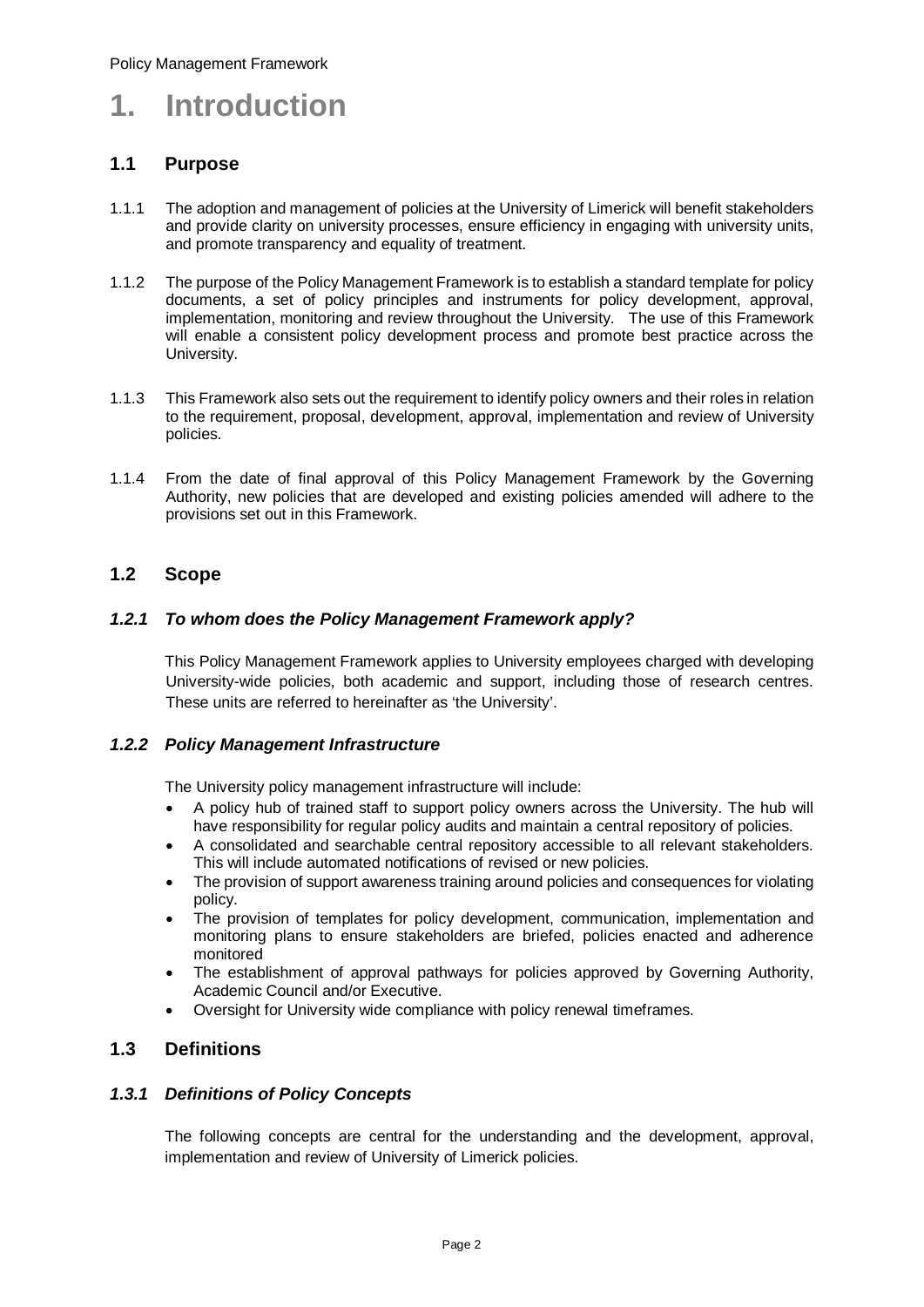| <b>Approval Body</b>       | Relevant University governance body i.e. Governing                 |  |  |
|----------------------------|--------------------------------------------------------------------|--|--|
|                            | Authority, Academic Council, and/or Executive Committee            |  |  |
|                            | approve policies, and/or policy amendments.                        |  |  |
| <b>Approval Pathway</b>    | Necessary approval steps taken for a policy document               |  |  |
|                            | approval.                                                          |  |  |
| <b>Editorial Amendment</b> | Amendment to correct document formatting, spelling, grammar        |  |  |
|                            |                                                                    |  |  |
|                            | or clarity of language, which does not affect the policy intent or |  |  |
|                            | content.                                                           |  |  |
| <b>Major Amendment</b>     | Amendment that substantially alters the intent or content of the   |  |  |
|                            | policy.                                                            |  |  |
| <b>Minor Amendment</b>     | Amendment to correct or update a title, numbering, web-link or     |  |  |
|                            | a reference to law, other policy document, a regulation or other   |  |  |
|                            | relevant document, or otherwise modify the policy in a way that    |  |  |
|                            | does not significantly change its intent or content.               |  |  |
| <b>Policy Owner</b>        | The title of person or management unit responsible for             |  |  |
|                            | development and implementation of the policy and its               |  |  |
|                            | communication throughout the University. The policy owner          |  |  |
|                            | identified at the outset of policy development.                    |  |  |
| <b>Policy Developer</b>    | The title of person assigned to draft policy for approval          |  |  |
| <b>Policy Proposal</b>     | The Governing Authority, Executive Committee or Academic           |  |  |
|                            | Council may request the development of a policy. In some           |  |  |
|                            | instances, a management unit will request endorsement from         |  |  |
|                            | Executive Committee in advance of developing/amending a            |  |  |
|                            | policy. All policies must display a clear approval pathway.        |  |  |
| <b>Policy Template</b>     | Provides structure for policy information and ensures              |  |  |
|                            | consistency of approach throughout the University in the           |  |  |
|                            | development of policy documentation.                               |  |  |

### *1.3.2 Policy Instruments*

Policies exist within a hierarchy of broader regulatory instruments that inform the development, implementation and monitoring of policy. These instruments include:

| <b>Legislation</b> | All university policies must comply with relevant legislation.                                                                                                                                                                                                                                                                                                                                                                                                             |
|--------------------|----------------------------------------------------------------------------------------------------------------------------------------------------------------------------------------------------------------------------------------------------------------------------------------------------------------------------------------------------------------------------------------------------------------------------------------------------------------------------|
| <b>Statutes</b>    | University Statutes as approved by Governing Authority.                                                                                                                                                                                                                                                                                                                                                                                                                    |
| <b>Regulations</b> | High level (e.g. national) overarching rules governing an area in<br>which the University operates.                                                                                                                                                                                                                                                                                                                                                                        |
| <b>Policies</b>    | Any decision or directive that sets out the University's official<br>position on an aspect of its activities. The Executive Committee,<br>Academic Council, and/or Governing Authority can approve<br>policies. These policies apply across the University.                                                                                                                                                                                                                |
| <b>Procedures</b>  | Procedures are a roadmap to enable the implementation of<br>approved policies/statutes and regulations. They are developed/<br>revised by the professional area to which they relate and are<br>approved by Executive Committee. Additional procedures may be<br>identified as required by a professional area. The development/<br>revision of such procedures must be in accordance with best<br>practice and approved by the relevant Director/Dean/Functional<br>Head. |
| <b>Guidelines</b>  | Approved as a recommended approach. They provide practical<br>examples of how specific policies may apply in particular areas and<br>suggestions for effective implementation.                                                                                                                                                                                                                                                                                             |

**This Framework applies solely to "Policies" as defined above**.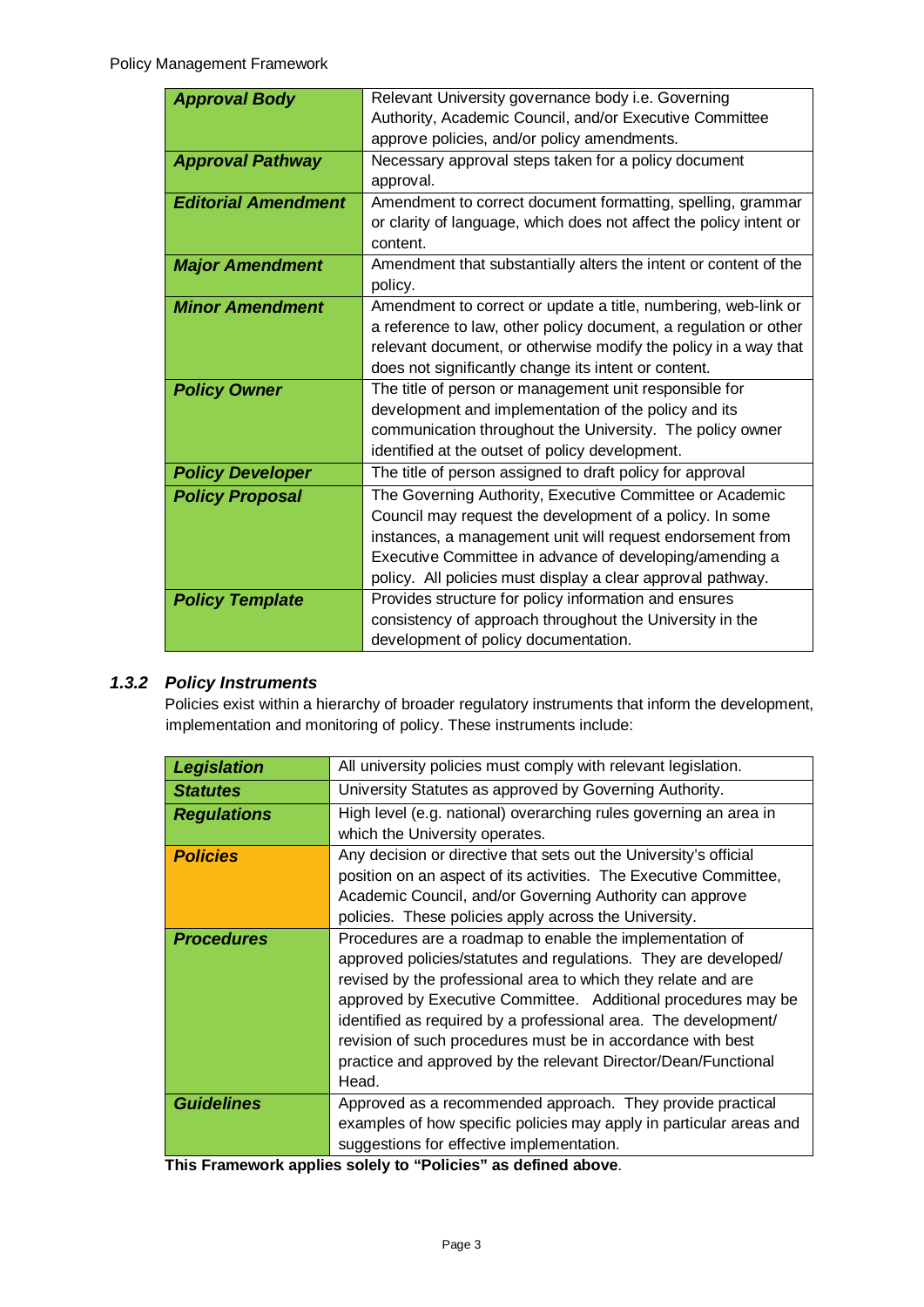# **2. Context**

### **2.1 Legal and Regulatory Context**

UL is subject to various legal/statutory obligations to establish specific documented policies and procedures such as the requirements set down in the Universities Act, 1997; equality policies; quality assurance procedures and procedures relating to finance, audit and procurement etc.

#### *2.1.1 HEA/IUA Code of Governance for Irish Universities*

The University must comply with any additional principles and requirements as set out in the agreed HEA/IUA Code of Governance for Irish Universities that is in place and updated from time to time.

#### **2.1.2** *Department of Education and Skills,* **Qualifications and Quality Assurance (Education and Training) Act 2012**

There are requirements and obligations on the University to 'have regard to' the guidance issued by Qualify and Qualifications Ireland (QQI) in preparation of policies and procedures for quality assurance. Adherence to these requirements and obligations by the University is facilitated through the implementation of the provisions of this Policy Management Framework.

# **3. Policy Statements**

#### **3.1 Policy Statement Principles**

Best practice in the higher education sector suggests the following principles in the development, implementation and monitoring of a new policy or in the review of existing polices. Policies must be:

- In compliance with legislation and the Code for the Governance of Irish Universities in place from time to time and other relevant Codes of Practice as appropriate;
- Consistent with existing University Statutes, Regulations and other Policies;
- Uphold the University's values, mission and strategic objectives;
- Created where there is clear identified need with long-term application in the University;
- Guided by national/ international best practice in the higher education sector;
- Monitored for compliance and reviewed for relevance:
- Informed by review and improvement at predetermined intervals.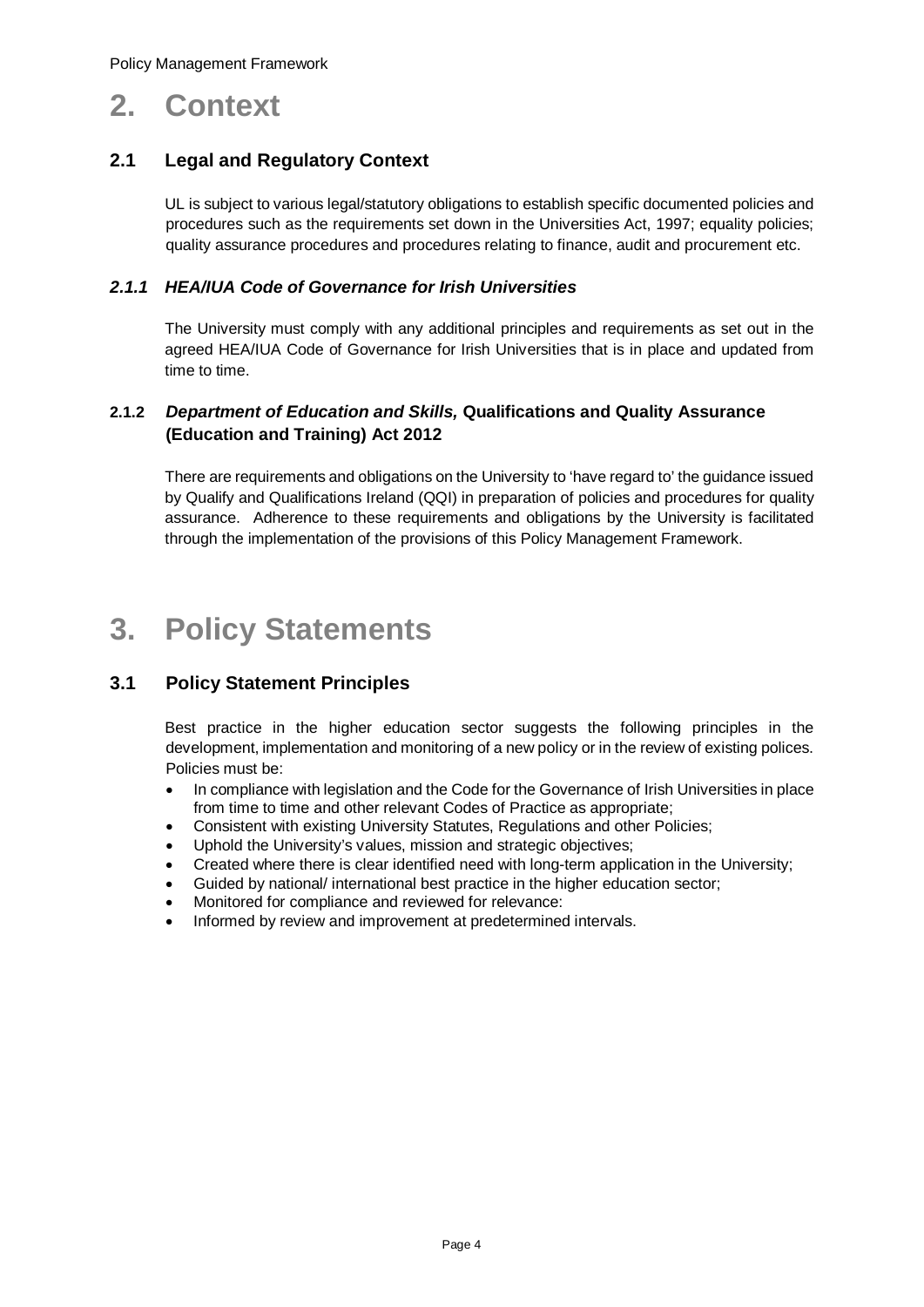# **4. Related Procedures for Policy Management**

### **4.1 Policy Requirement, Proposal and Development**

#### *4.1.1 Policy Requirement*

The development or revision of a policy can be required as a result of, inter alia, legislative changes, national directive, new strategic objectives, restructuring of the University or an identified institutional risk or gap.

#### *4.1.2 Policy Proposal*

The policy owner will initiate a policy through submission of a policy proposal to the Executive Committee for endorsement in advance of development of the policy. The policy proposal should be in accordance with the **[Proposal for Policy Development/Review Form](#page-9-0)** template (Appendix A).

#### *4.1.3 Policy Development*

Following approval of the proposal for policy development, the policy owner will consult with relevant stakeholders (i.e. those whose roles and responsibilities are directly affected by the policy) and based on research into best practice nationally and internationally, will develop a draft policy document for consideration by the Executive Committee in the first instance and then Academic Council and/or Governing Authority as agreed by Executive Committee. The development/revision of the Policy should be in accordance with the University's corporate branding provisions and the **[Policy Template](#page-14-0)** (Appendix B) in order to ensure consistency of approach across the University in the development/revision of policies. The template may be amended, but only to the extent necessary to add clarity to a policy.

#### **4.2 Policy Approval**

The approval of a policy must follow the approval pathway set out in the policy development proposal agreed at the outset by Executive Committee. Any such approval pathway must take account of the agreed University **[Policy Approval Process](#page-19-0)** as approved by Governing Authority (June 2011) (Appendix C). A policy will be effective from the date of final approval unless specified otherwise.

#### **4.3 Policy Implementation**

#### *4.3.1 Policy Communication:*

The first stage in the implementation of a Policy is its communication to its targeted audience. All policies are published online and their initiation and location conveyed to the Campus Community by way of email by the policy owner. Where necessary, restriction of access provisions will be created for those policies that are confidential to employees of the University.

A [toolkit](#page-20-0) has been prepared (Appendix D) as an aid to policy owners in the appropriate communication of the new/revised policy and any associated training, and resource requirements.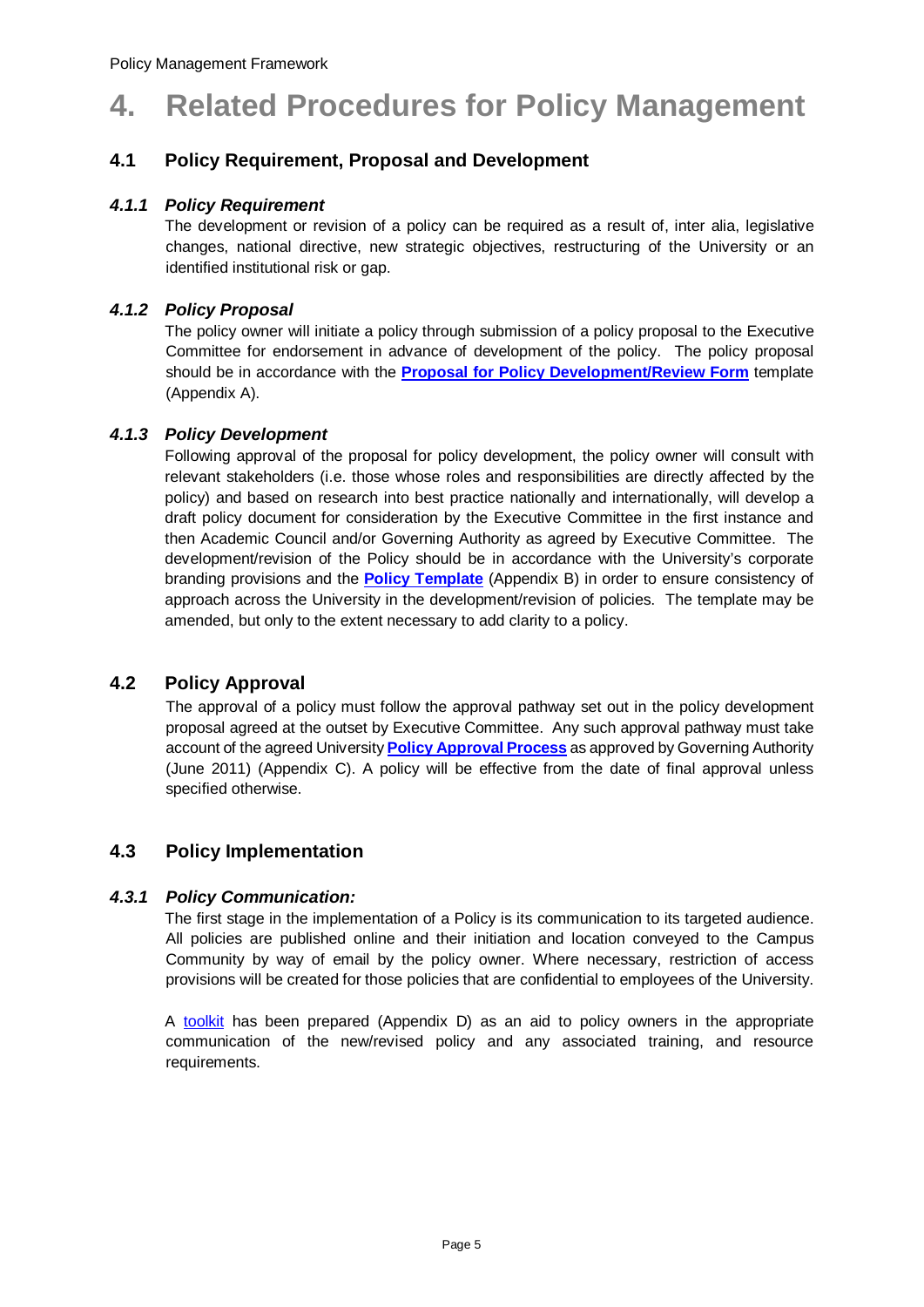#### *4.3.2 Policy Implementation Monitoring*

The **[toolkit](#page-20-0)** also supports the policy holder in monitoring the implementation of the new/revised policy and identifying any further required revisions for implementation no later than the timeframe set out in 4.3.3 below.

It should be noted that non-compliance with a University policy by an employee may result in the initiation of disciplinary action.

The policy owner is responsible for keeping a policy up-to-date and for ensuring that only the approved iteration of the policy is accessible via the University's website. It is essential that once approved, policies remain relevant and fit-for-purpose. The policy owner monitors policy compliance and records issues arising from policy implementation, and acts to resolve issues. Information collected through the monitoring process will inform the formal review of the policy.

Monitoring the implementation of a policy is further aided by the University's Quality Review process and every support unit should have a quality management system in place that can demonstrate implementation of policies relevant to their area. The development of the Annual Governance Statement further demonstrates policy implementation.

#### *4.3.3 Policy Review*

All approved policies are subject to periodic review, normally after a period of between 1 and 5 years in operation and the timeframe for review must be stated explicitly in the policy. Where necessary, policies may be reviewed outside the stated review period.

Editorial or other similar amendments may be made to a policy outside a formal review process.

Any amendments, however minor, that change the substance of a policy require prior approval of the Executive Committee with amendments conveyed to the next meeting of the Academic Council and/or relevant Governing Authority sub-committee. A formal policy review with appropriate stakeholder consultation is necessary for approval and implementation of major amendments to policy. Any review should take account of factors with potential to impact development of the policy.

A review of a policy within a stipulated timeframe may result in a proposal for no amendment to the policy.

The University's Policy Unit will assist policy owners in implementing a process of policy review.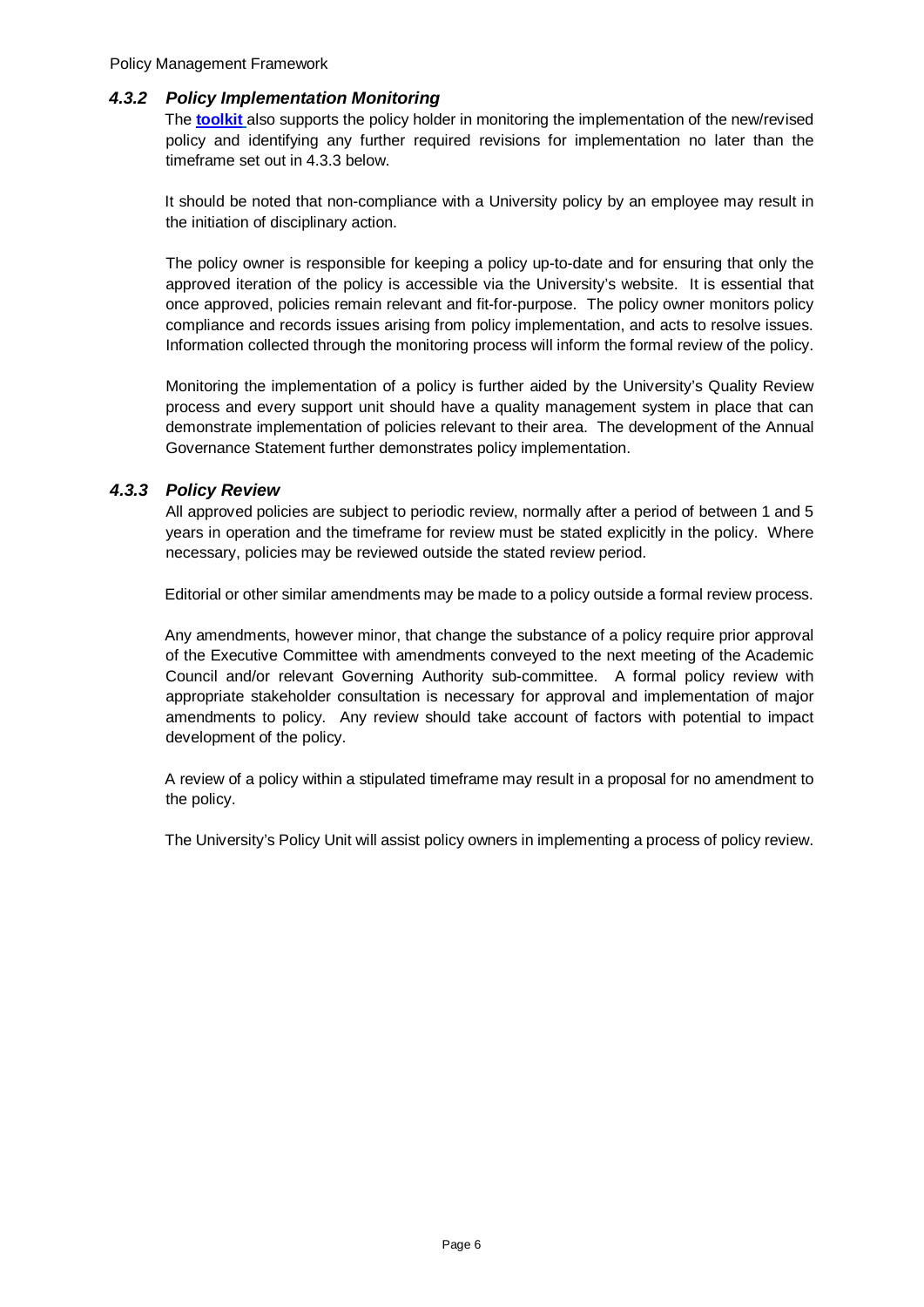# **5. Document Control**

| <b>Document Version</b>  | Version 1.1                                                                                                                                             |  |  |  |
|--------------------------|---------------------------------------------------------------------------------------------------------------------------------------------------------|--|--|--|
| <b>Document Owner</b>    | <b>DPCOOR/Corporate Secretary</b>                                                                                                                       |  |  |  |
| <b>Approved by</b>       | <b>Executive Committee</b>                                                                                                                              |  |  |  |
| Date                     | 12 June 2019                                                                                                                                            |  |  |  |
| <b>Approved by</b>       | <b>Governing Authority</b>                                                                                                                              |  |  |  |
| Date                     | 27 September 2019                                                                                                                                       |  |  |  |
| <b>Effective Date:</b>   | 27 September 2019                                                                                                                                       |  |  |  |
| <b>Scheduled Review</b>  | 3 years from approval date unless otherwise required                                                                                                    |  |  |  |
| Date:                    |                                                                                                                                                         |  |  |  |
| <b>Related Documents</b> | Appendix A: Policy Proposal Form<br>$\bullet$<br>Appendix B: Policy Template<br>Appendix C: Policy Approval Process<br>$\bullet$<br>Appendix D: Toolkit |  |  |  |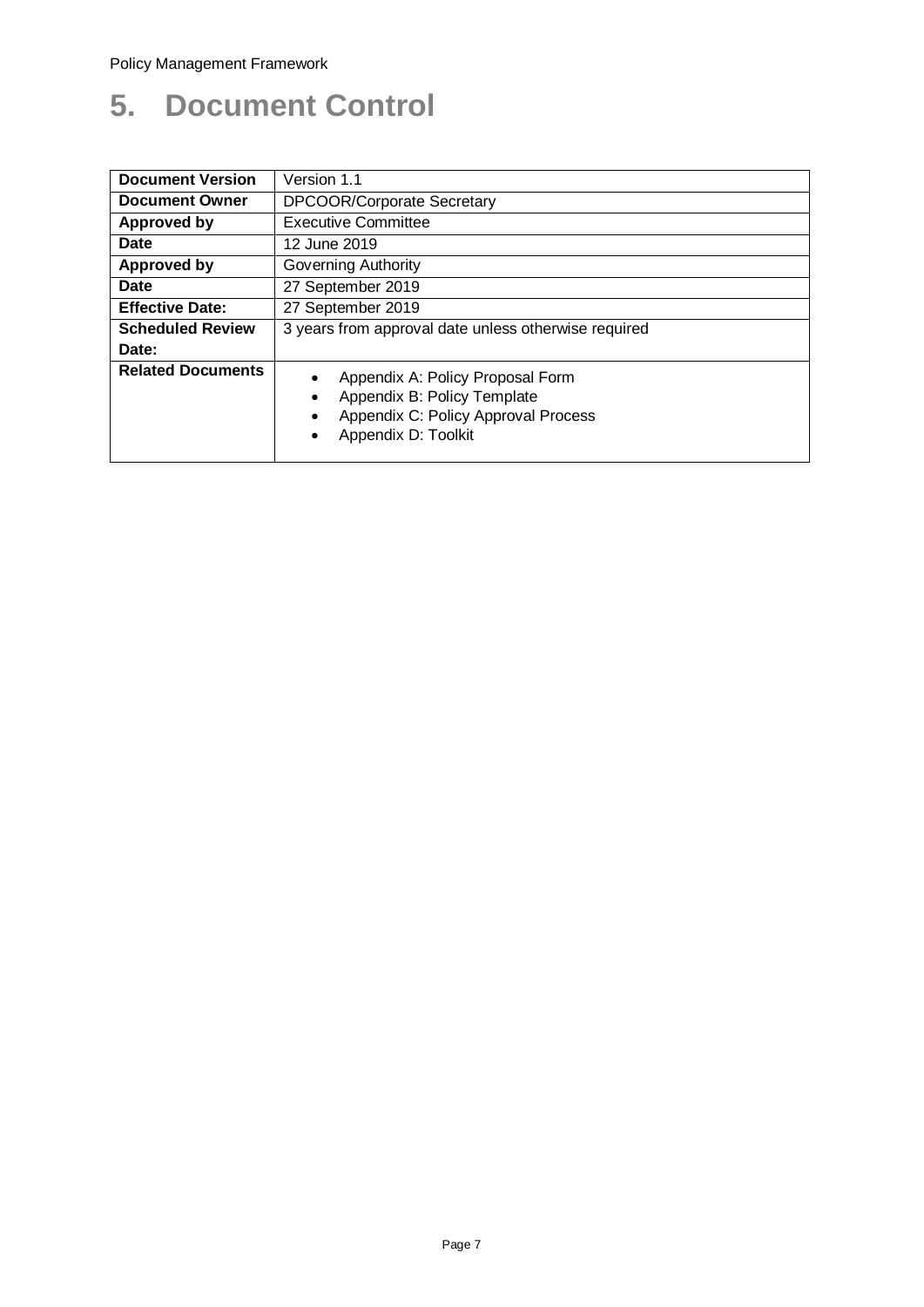# **APPENDICES**

**(links to these appendices are embedded throughout the Framework Document)**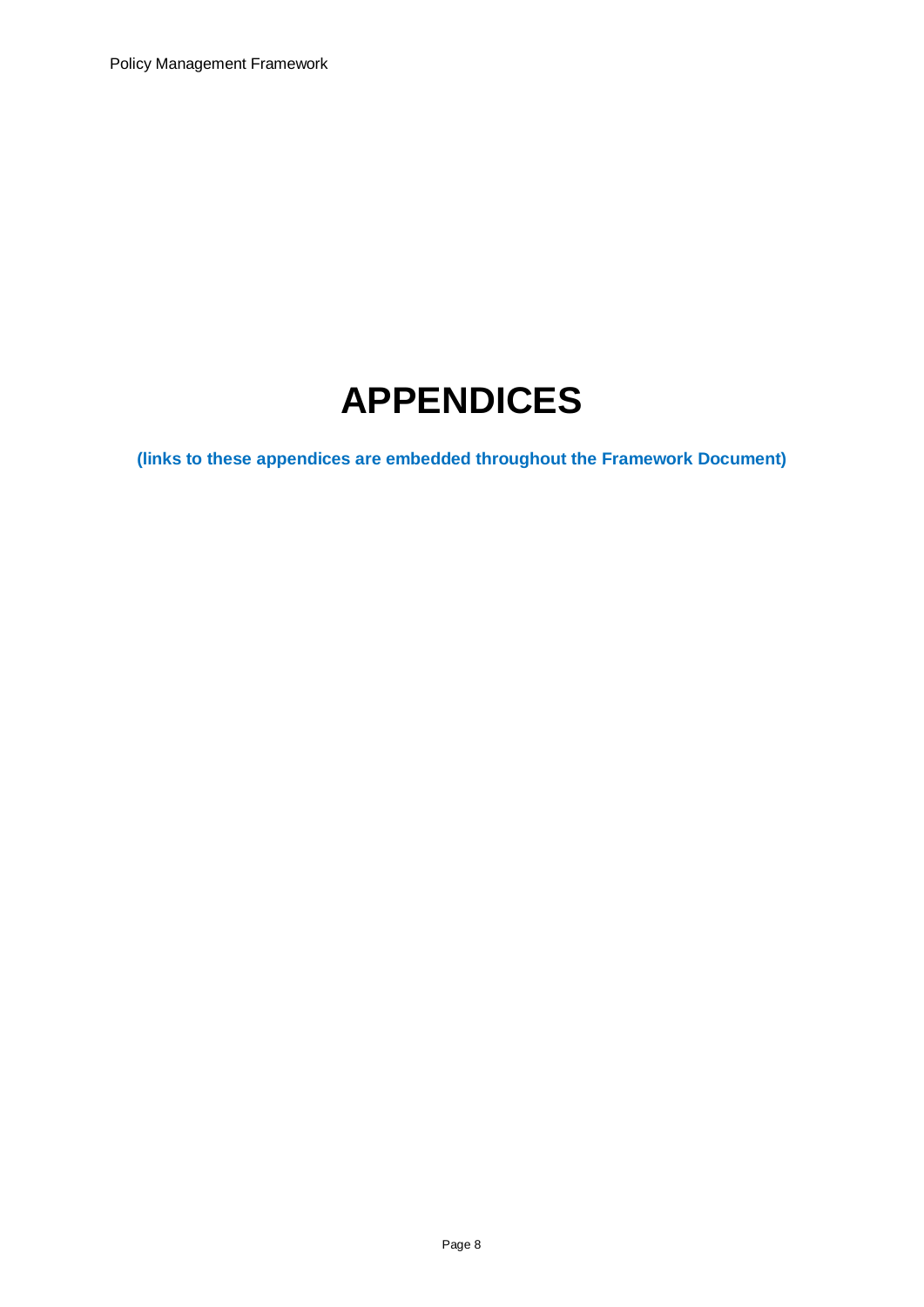### <span id="page-9-0"></span>**APPENDIX A: Proposal for Policy Development/Review Form**

# **Approval for the Development/Review of: [POLICY TITLE]**

#### Key for policy author:

- Use all sections and add additional sections only if absolutely necessary,
- **Text in [square brackets] is to be replaced by the relevant text as required by the policy,**
- Red text is guidance, to be deleted upon completion.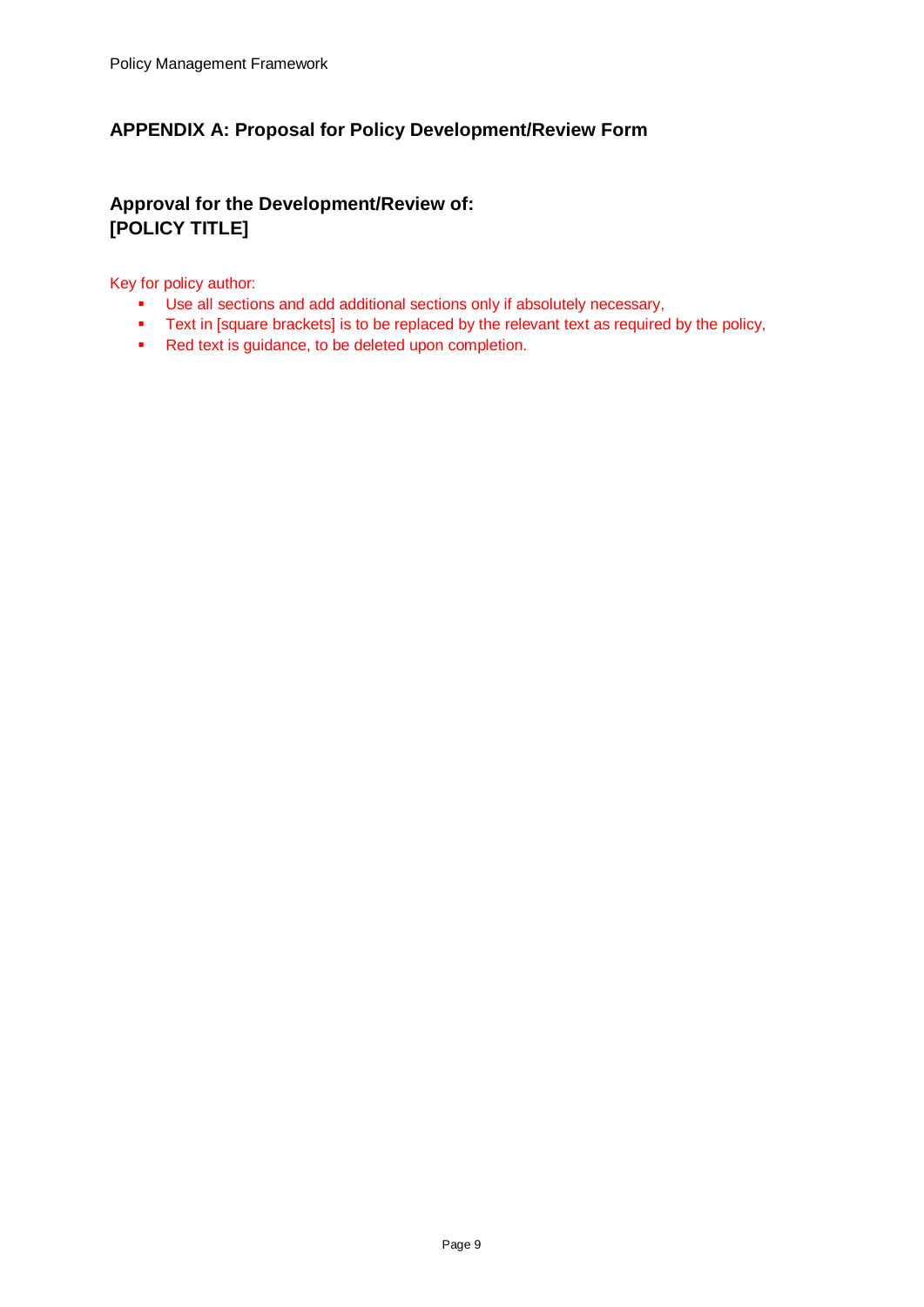# **1 Summary Information**

#### **1.1 Purpose**

Set out the purpose of the policy document briefly including what need it is intended to address and what is to be included in the policy.

#### **1.2 Key Policy Information**

| <b>Policy author</b>              | [role]                                                      |
|-----------------------------------|-------------------------------------------------------------|
| <b>Policy area status</b>         | [Urgent/high priority/routine]                              |
| UL's position in the policy       | [New policy/Revised policy]                                 |
| area                              |                                                             |
| If revised, previous review       | [date]                                                      |
| date                              |                                                             |
| <b>Approval Pathway to Date</b>   | [Who has signed off on the policy so far]                   |
| <b>Proposed Approval Date</b>     | [Date]                                                      |
| <b>Proposed Effective Date</b>    | [Date]                                                      |
| <b>List of Stakeholders with</b>  | [Should state all stakeholders who will be consulted in the |
| whom consultation will take       | development/revision of the policy]                         |
| place in the development/         |                                                             |
| review of Policy                  |                                                             |
| <b>Accompanied by an</b>          | $[Yes/No - if no, why?]$                                    |
| <b>Implementation, Monitoring</b> |                                                             |
| and Review Checklist?             |                                                             |
| <b>Accompanied by a Data</b>      | $[Yes/No - if no, why?]$                                    |
| <b>Protection(1) Checklist</b>    |                                                             |
| <b>Accompanied by an</b>          | $[Yes/No - if no, why?]$                                    |
| Equality <sup>(2)</sup> Impact    |                                                             |
| <b>Assessment Checklist</b>       |                                                             |
| <b>Decision sought</b>            | [Approval/discussion/repeal]                                |

- (1) **Data Protection Assessment:** Any proposal for the development/revision of a policy should specifically state if this policy impacts on how the University processes personal data and how the provisions of Data Protection legislation are adhered to in the implementation of the policy. Any risks to the processing of personal data in accordance with legislation should be made known and mitigating factors identified. Where relevant a **[Data Protection Checklist](#page-12-0)** must accompany the proposal for the development /review of a policy.
- (2) **Equality Impact Assessment:** Any proposal for the development/revision of a policy should specifically state if the policy impacts on equality and human rights legislation, as currently prioritised by the University as set out in the [Equality Impact Assessment Checklist.](#page-13-0)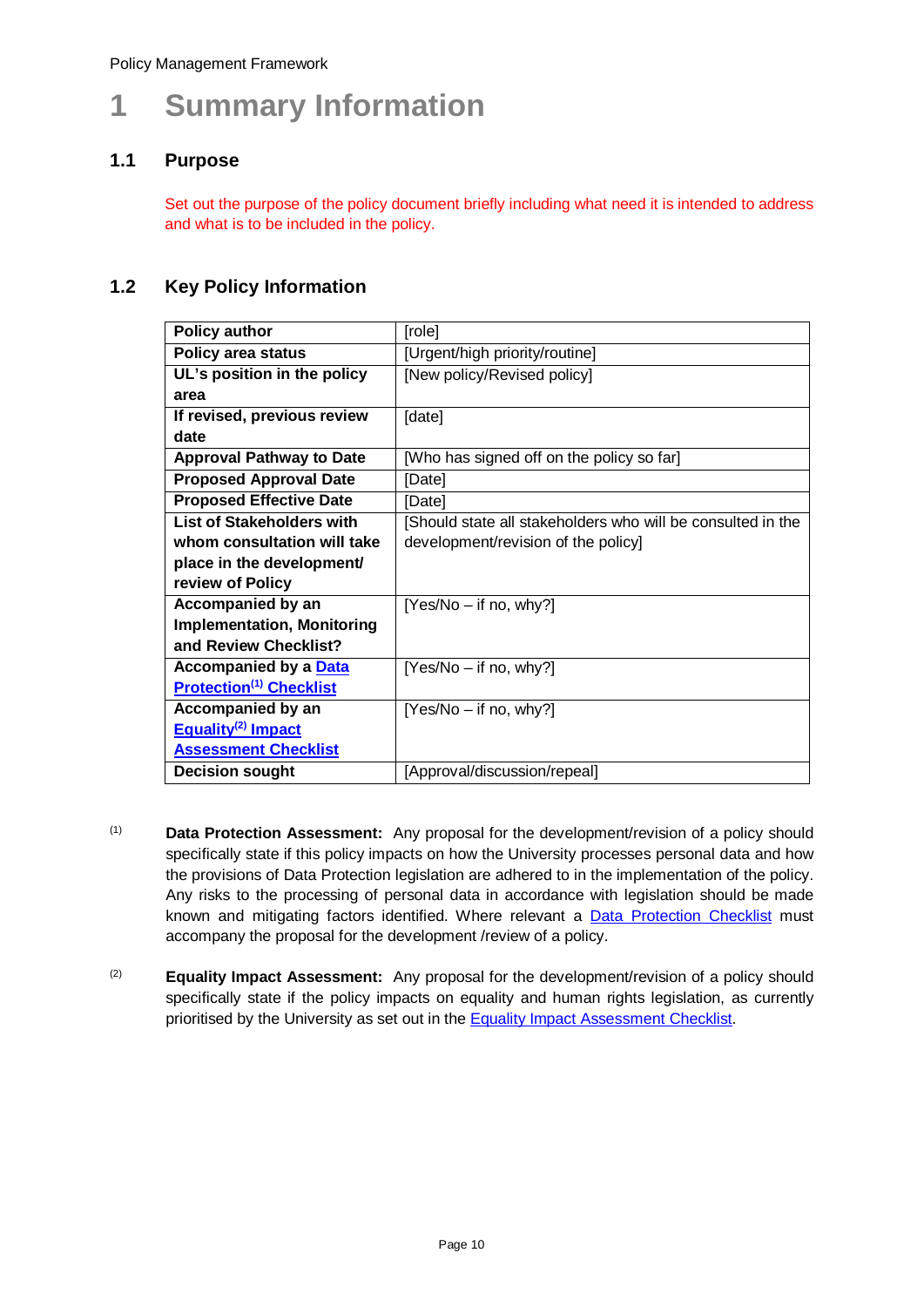# **2 Approval Information**

#### **2.1 Rationale for Development**

Set out why the development is required. Is the policy due for review? Did the law change? Did a management or governance decision require or demand the change? Or is there a principled rationale for the change proposed?

#### **2.2 Impact of Adoption**

The impact of adoption of the proposal should be assessed using a risk management approach i.e. what are the risks of adopting the proposal and how are these risks mitigated to an acceptable level. Assessment of risk should, inter alia, address if there is any foreseeable strategic impact? What will change if the proposal is adopted? How will this impact on stakeholders such as staff/ students? Will it add or change any roles or responsibilities.

#### **2.3 Resource Requirements**

#### *2.3.1 Implementation Resource Requirements*

Summarise the resource requirements for full implementation of the proposed policy.

#### *2.3.2 Ongoing Resource Requirements*

Summarise any new, additional or reductions in resource requirements for sustained implementation, monitoring and review of the policy.

#### **2.4 Data Protection and Equality Impact Assessments**

#### *2.4.1 Decision Options for Approving Body*

In consideration of the tenets of Human Rights and Equality and Data Protection legislation, and in approving the development of the new policy/revision of existing policy, the approving body will indicate if:-

- (a) No change is required: assessment is that the proposed policy will be robust and/or promote/identify human rights and equality in the University and complies with data protection requirements;
- (b) Adjust the policy this involves taking steps to address any adverse impacts before the policy is fully developed;
- (c) Continue the policy while mitigating against any adverse impacts;
- (d) Stop the policy or practice as there are adverse effects that cannot be prevented or mitigated.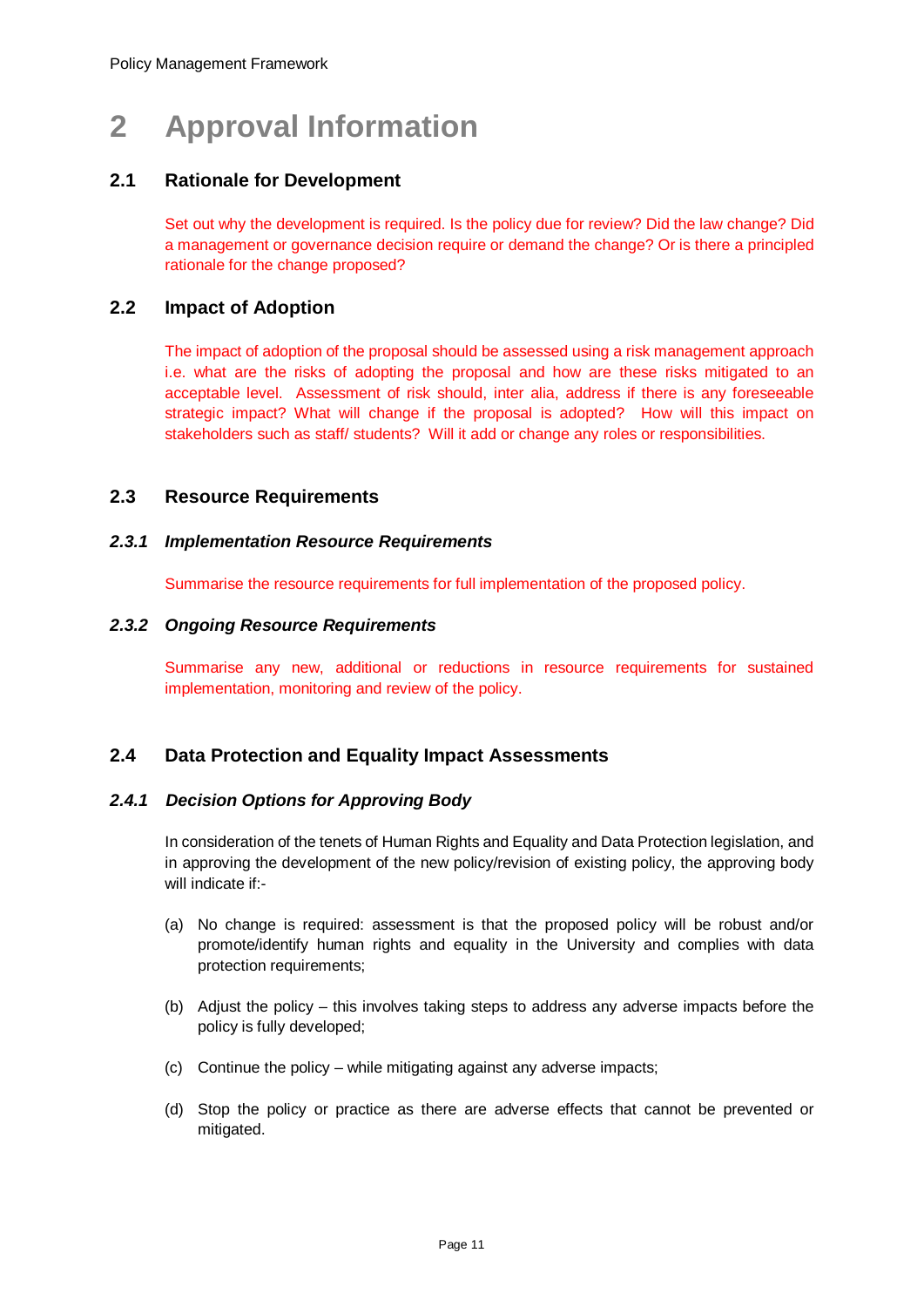### <span id="page-12-0"></span>*2.4.2 Data Protection Checklist*

A range of factors must be considered in the event the proposed policy/revised policy impacts on how the University processes personal data (including sensitive personal/special category data) and how the provisions of Data Protection legislation are adhered to in the implementation of the policy. Any risks to the processing of personal data in accordance with legislation should be identified and mitigating actions put in place.

Personal Data is defined as any information, irrespective of the format in which it is held, related to a natural person or 'Data Subject' that can be used to directly or indirectly identify the person. The definition is technology neutral. It does not matter how the personal data are stored – on paper, on an IT system, on a CCTV system etc. Common personal data include but are not limited to name & address, personal email address, civil status, identification data, living habits, marital status, income, financial situation, IP addresses, web cookies, event logs, location data, GPS data etc.

Special Category Data is personal data, irrespective of the format in which it is held, that is of a particularly sensitive or private nature e.g. data relating to health , sexual orientation, racial or ethnic origin, religious beliefs, political beliefs., or trade union membership, and the processing of genetic and biometric data for the purpose of uniquely identifying a natural person.

Any proposed policy/revised policy that impacts on the processing of personal data must address the data protection principles outlined in GDPR and the Data Protection Act, 2018 as follows:

- 1. Process personal data lawfully, fairly and in a transparent manner in relation to the data subject;
- 2. Collect for specified, explicit and legitimate purposes and do not further process in a manner that is incompatible with those purposes;
- 3. Ensure personal data is adequate, relevant and limited to what is necessary in relation to the purposes for which it is processed;
- 4. Keep accurate and where necessary, kept up to date; every reasonable step must be taken to ensure that personal data that is inaccurate, having regard to the purposes for which they are processed, is erased or rectified without delay;
- 5. Keep in a form which permits identification of data subjects for no longer than is necessary for the purposes for which the personal data is processed;
- 6. Process in a manner that ensures appropriate security of the personal data, including protection against unauthorised or unlawful processing and against accidental loss, destruction or damage, using appropriate technical or organisational measures;
- 7. The University as a data controller is responsible for and must be able to demonstrate compliance with the Data Protection Principles.

Further information/advice is available from the Data Protection Officer at [DataProtection@ul.ie](mailto:DataProtection@ul.ie)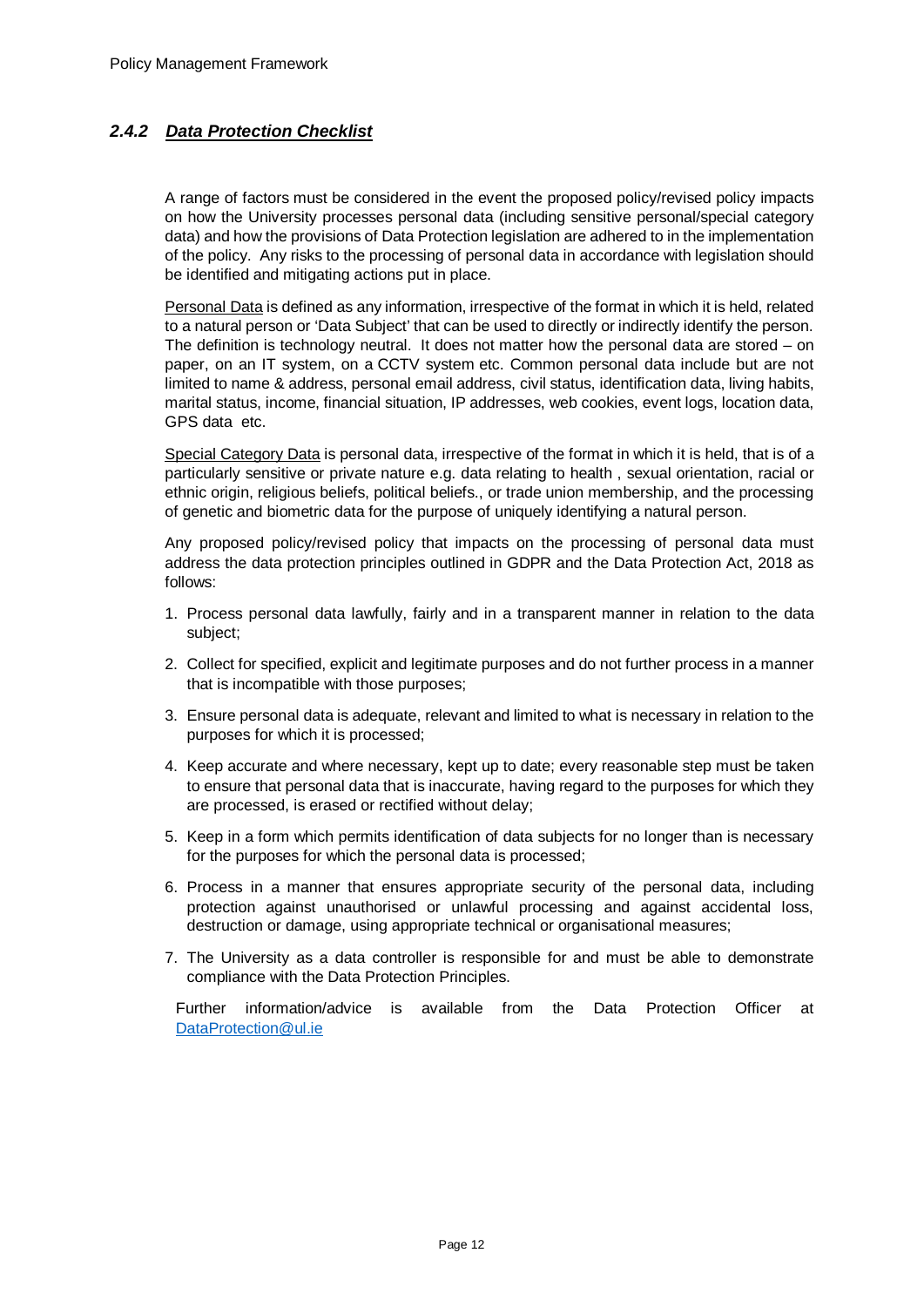#### <span id="page-13-0"></span>*2.4.3 Equality Impact Assessment Checklist*

Any proposal for the development/revision of a policy should specifically state how the policy provides opportunities to promote, or any potential adverse effects that it may have on each of the human rights and equality grounds as listed below. If this policy does not affect any individual ground, then this should be stated explicitly.

Equality and human rights grounds currently prioritised by the University are:

Race Disability (including neurodiversity) Gender (including gender identity) Age Sexual Orientation Religion Civil Status Family Status Membership of the Travelling Community Socio-Economic Status National Identity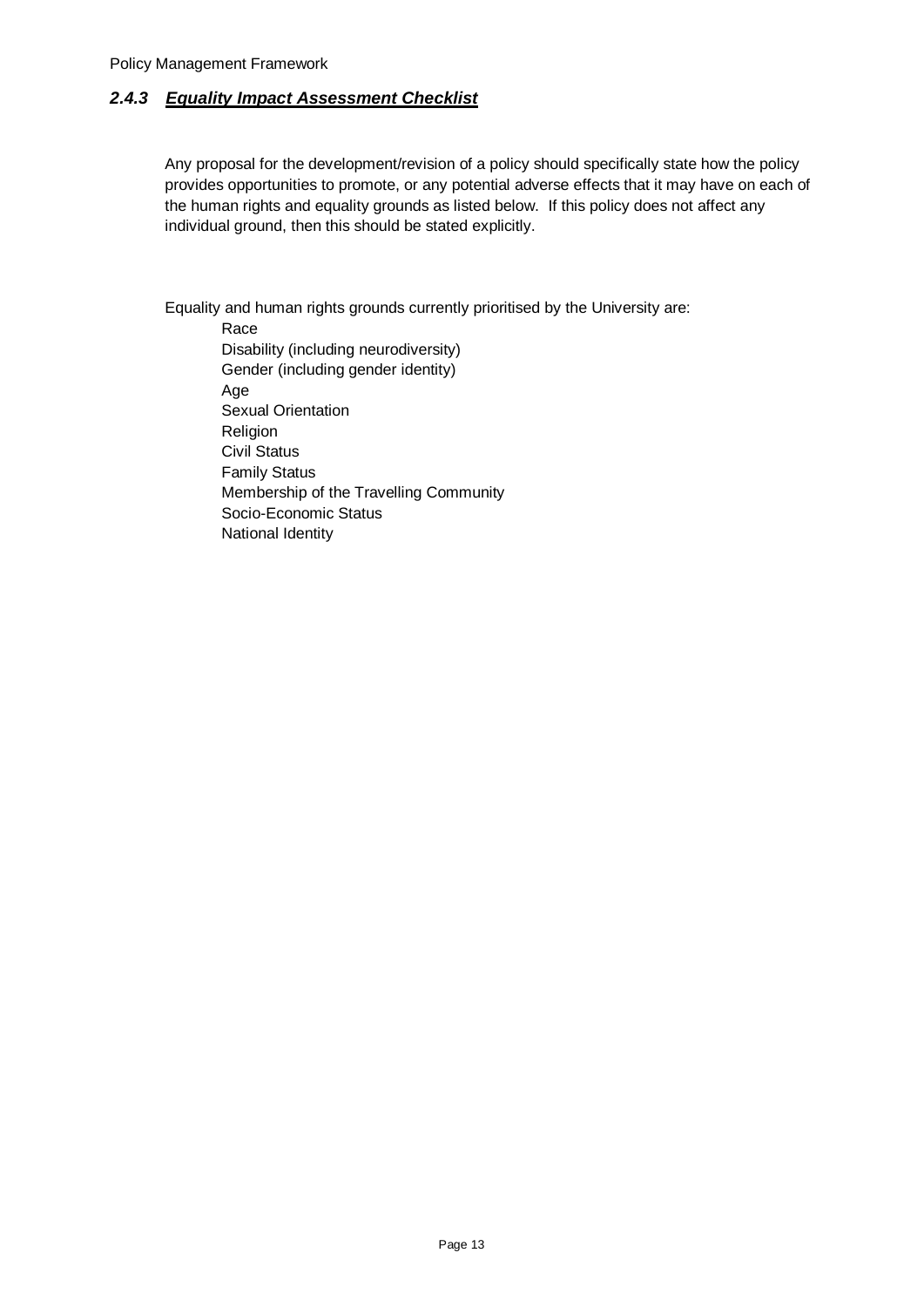# <span id="page-14-0"></span>**APPENDIX B: Policy Template**

# **[POLICY TITLE] [Draft for approval]**

Key for policy author:

- Use all sections and add additional sections only if absolutely necessary,
- Text in [square brackets] is to be replaced by the relevant text as required by the policy,
- Red text is guidance, to be deleted upon completion.
- Each header is linked to a quick style which should be used to populate the table of contents.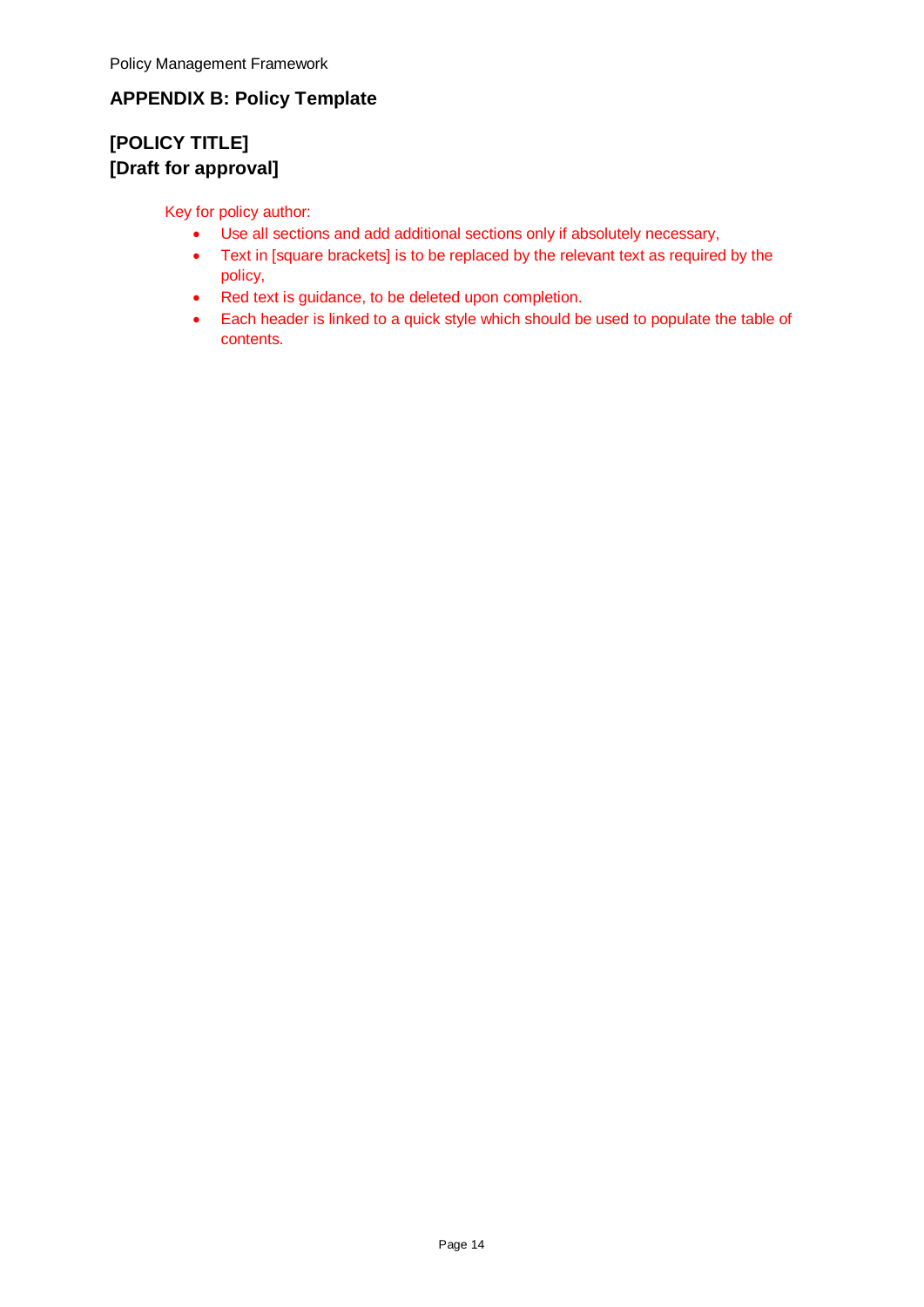# **1 Introduction**

#### **1.1 Purpose**

Set out the purpose of the policy document briefly. What need is it intended to address and what is set out in the policy.

For instance, "This policy sets out the University of Limerick policy for awarding honorary degrees and the associated procedure for doing so."

#### **1.2 Scope**

#### *1.2.1 To whom does the policy apply?*

State the group of people for whom awareness of and adherence to the policy are mandatory – employees, students, etc.

#### *1.2.2 In what situations does the policy apply?*

State the circumstances where the policy applies. For instance, a policy may apply to students, but only during examinations, or it may apply to employees at all times during the conduct of their duties for the University.

#### *1.2.3 Who is responsible for ensuring that the policy (and any associated procedure) is implemented and monitored?*

What position or body (not a named individual) is responsible for ensuring that the policy is implemented as approved. This is the key individual who will be responsible for monitoring its implementation and demonstrating compliance

What additional positions or bodies are responsible for executing procedural elements. For instance, implementation may be the responsibility of the Director of Human Resources, with the relevant Head of Department playing a key procedural role.

#### **1.3 Definitions**

#### *1.3.1 [Definition 1]*

Provide any definition which is not generally understood, or defined elsewhere within the UL policy suite or relevant legislation, guidance or the academic literature.

Where definitions are adopted from external sources, reference appropriately.

#### *1.3.2 [Additional definitions if required]*

…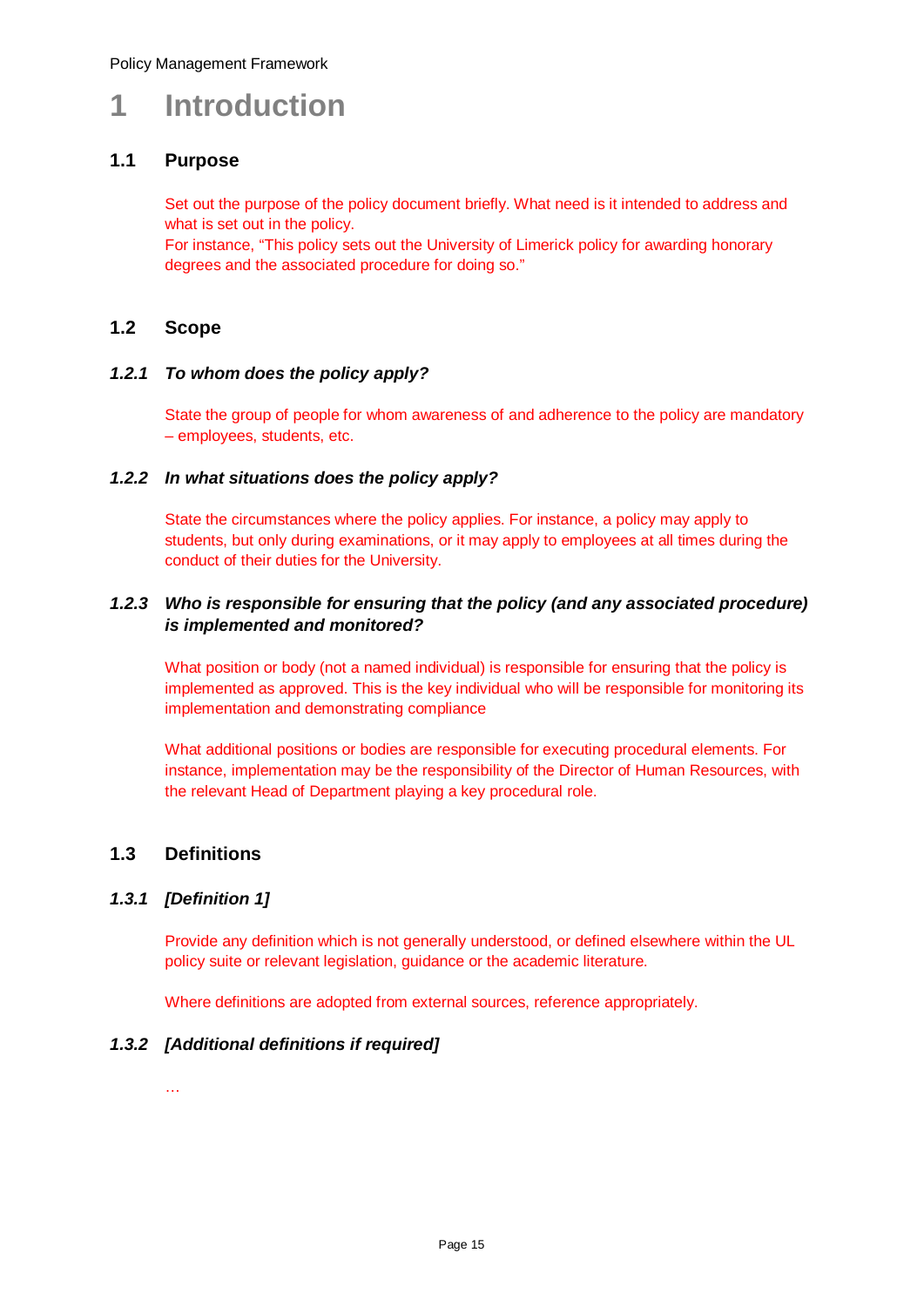# **2 Context**

### **2.1 Legal and Regulatory Context**

#### *2.1.1 [Universities Act 1997/relevant legislation]*

Where a policy is a response to, or derived from a specific piece of legislation, regulation or guidance, set out the specific provision for which this policy ensures compliance or gives action to.

#### **2.2 Other Context**

#### *2.2.1 [Relevant additional context]*

Where the policy gives action to any other external or internal impetus, this should be referenced here. For instance, a policy for student participation in governance may give action to policy statement elsewhere that there *should* be student participation in university governance.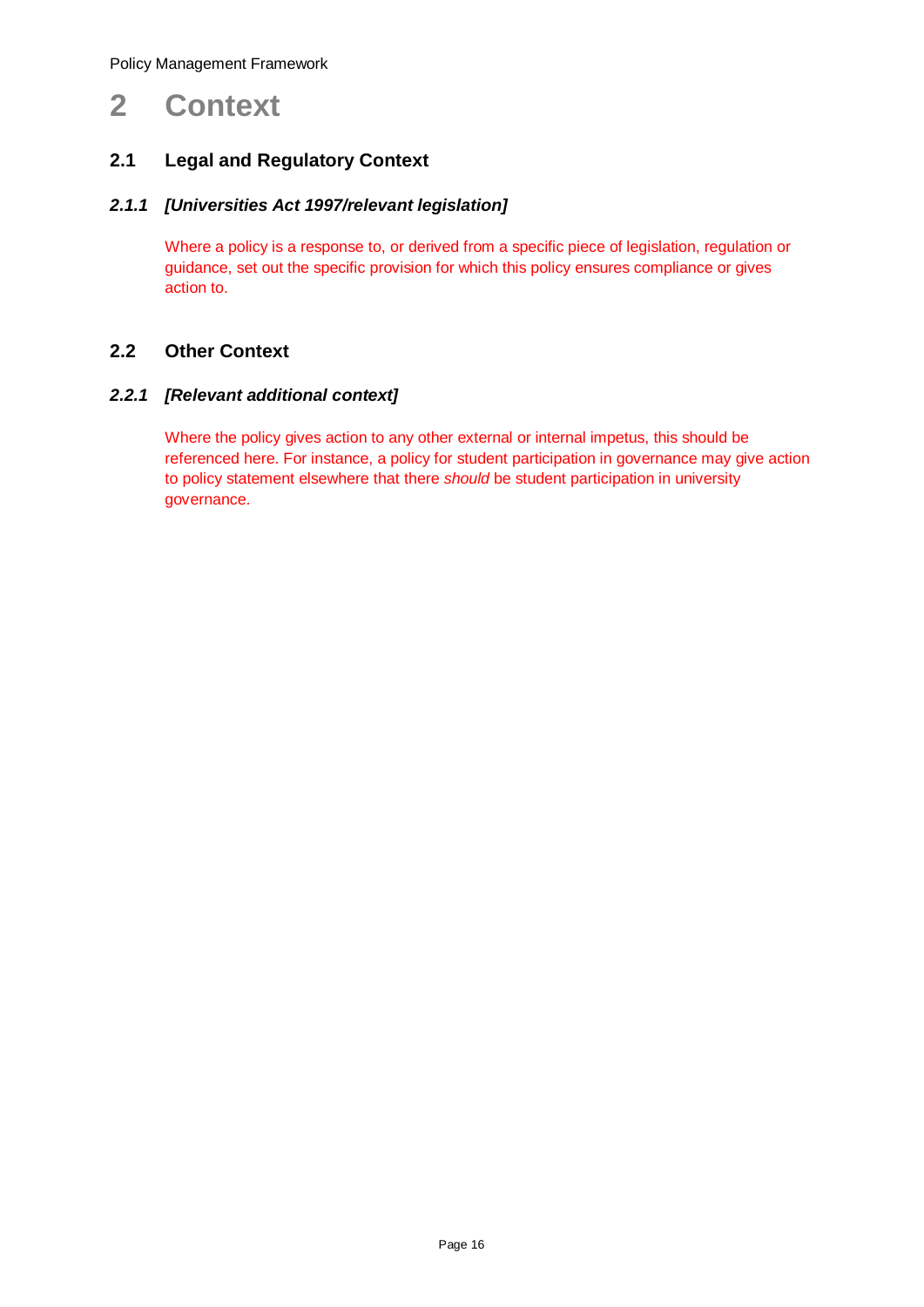# **3 Policy Statements**

## **3.1 Principles for [Policy Area]**

#### *3.1.1 [Principle 1]*

Set out the primary statements of what UL's position regarding the policy area are. This is the opportunity to declare what the fundamental view of the institution is. For instance, "assessment is fair", "procurement follows the public sector procurement guidelines". These are the principled guides to action for the institution.

There should be one principle per subsection, written in the active voice present tense using measurable verbs – avoid "UL will ensure that XYZ happens", rather "XYZ is done as per ABC".

#### *3.1.2 [Principle 2]*

…

### **3.2 [Additional Policy Statements]**

#### *3.2.1 [Principle 1]*

Where additional nuanced policy statements are required.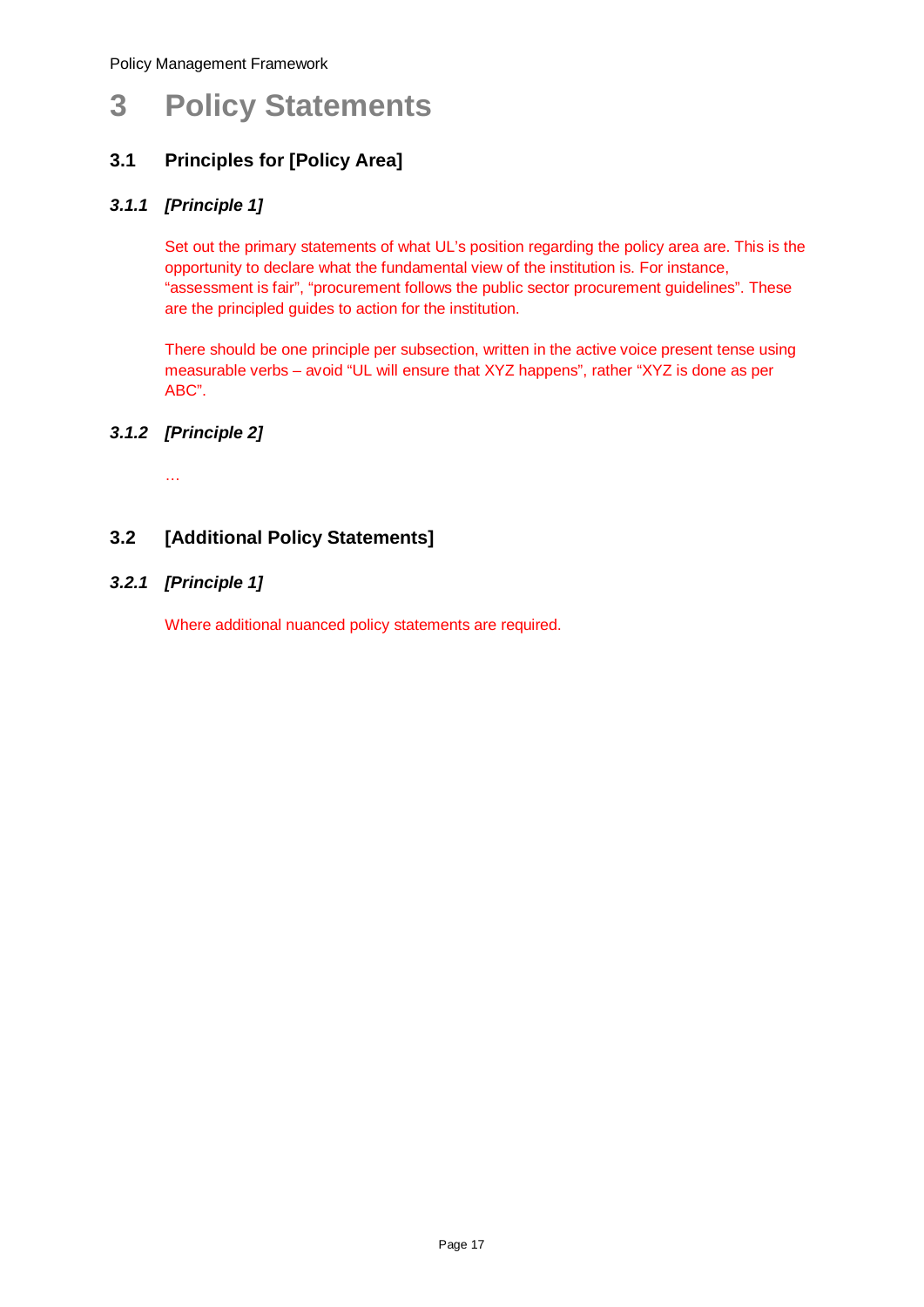# **4 Related Procedures for [Policy Area]**

# **4.1 [Procedural Step 1]**

Set out the stepwise procedure in simple terms.

[ABC does XYZ within 123 weeks]

### *4.1.1 [Sub-step 1]*

…

Sub steps may be useful for complex procedures…

# **4.2 [Procedural Step 2]**

# **5 Related Documents**

Set out the list of related Policies/Procedures etc.

# **6 Document Control**

| <b>Document Version</b> |                                             |
|-------------------------|---------------------------------------------|
|                         | [Version]                                   |
| <b>Document Owner</b>   |                                             |
| Approved by             | <b>Executive Committee</b>                  |
| Date                    | [date]                                      |
| <b>Approved by</b>      | Academic Council and/or Governing Authority |
| <b>Date</b>             | [date]                                      |
| <b>Effective Date:</b>  | [If different to approval date]             |
| <b>Scheduled Review</b> |                                             |
| Date:                   | [date]                                      |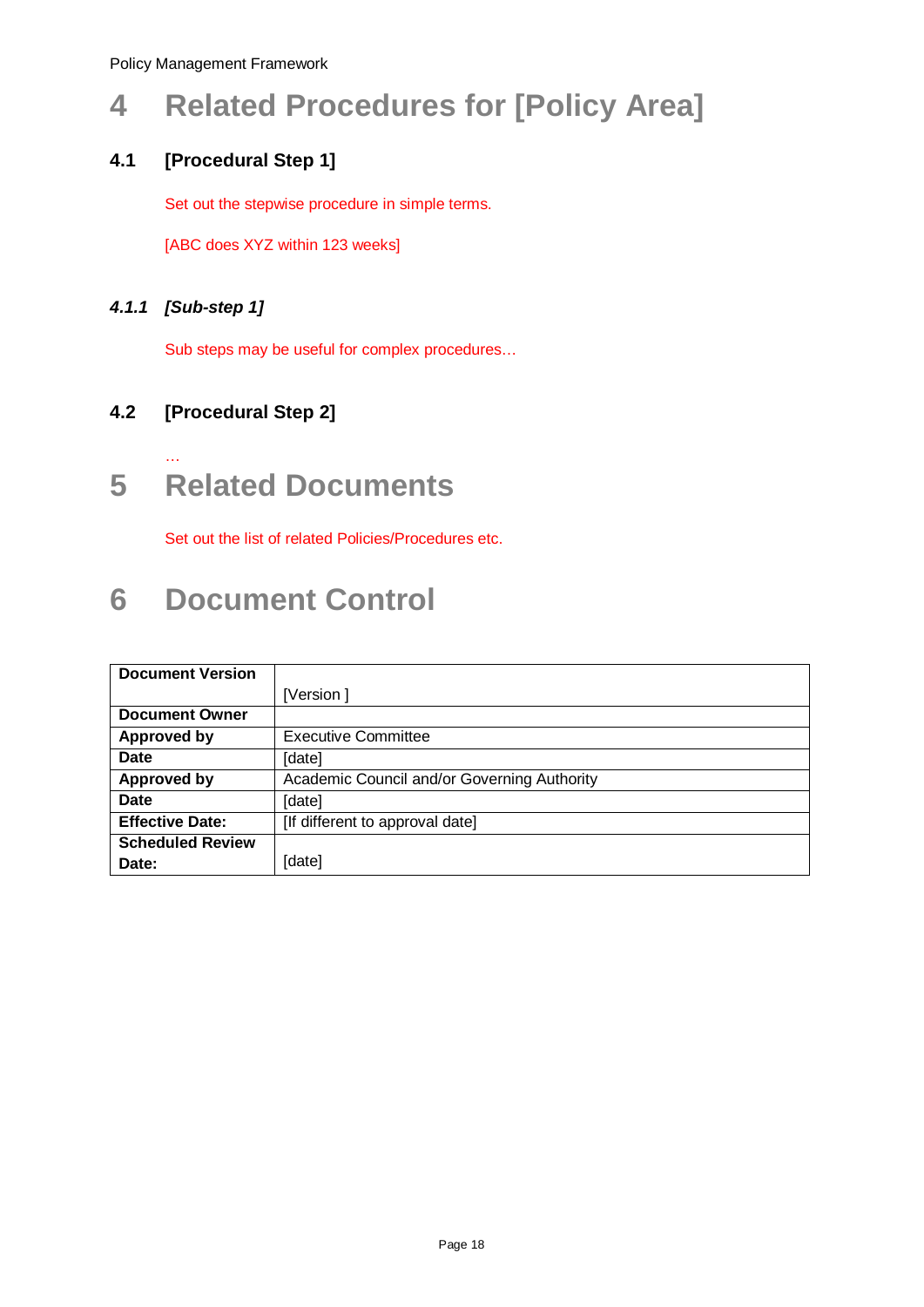### <span id="page-19-0"></span>**APPENDIX C: Policy Approval Process**

#### **1. General Principles**

- 1.1 The Governing Authority, Academic Council and/or the University Executive C o m m i t t e e may require that specific policies are drafted;
- 1.2 The President or his/her nominee has the responsibility to ensure that such policies are prepared;
- 1.3 The Governing Authority has a statutory responsibility for the consideration and approval of policies. The Academic Council and Executive have delegated powers from Governing Authority for consideration of and approval of policies.

#### **2. Process**

- 2.1 A draft policy is prepared by the President or his/her nominee. It is expected that the President will consult with senior management and other interested parties including the relevant Governing Authority committee, Academic Council, and/or Executive as appropriate.
- 2.2 The draft policy is forwarded as required to a Working Group comprising members of Human Resources and representatives of UNITE for consultation/ information/negotiation.
- 2.2.1 The Working Group will complete this process within three months of the date on which the draft policy is circulated to the Group.
- 2.3 The agreed draft policy submitted to the relevant Governing Authority Committee, Academic Council, or Executive, for consideration and submission to Governing Authority, Academic Council, and/or Executive for final approval as appropriate.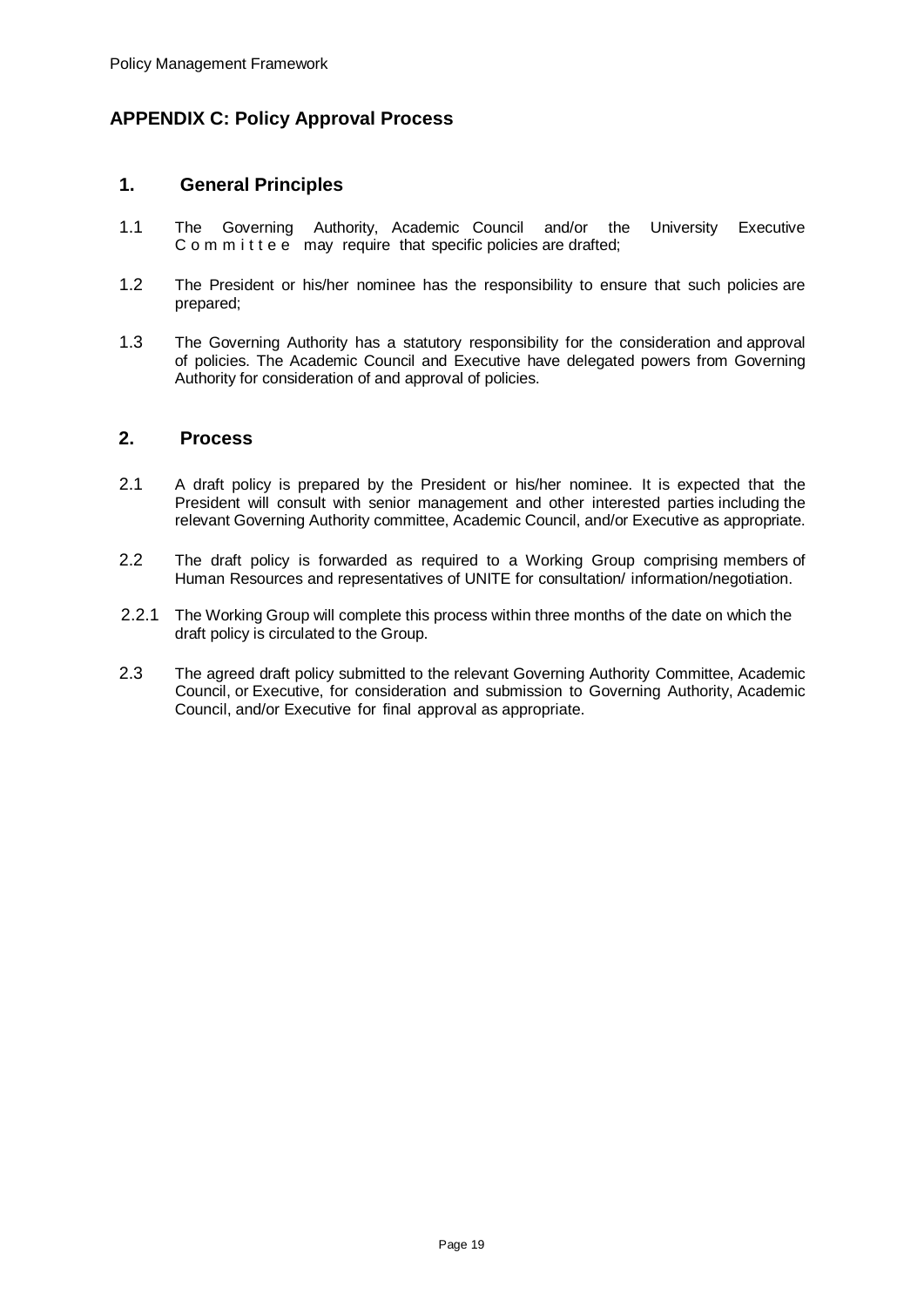### <span id="page-20-0"></span>**APPENDIX D: Toolkit**

# **[POLICY TITLE] Implementation, Monitoring and Review Plan**

Key for policy author:

- Use all sections and add additional sections only if absolutely necessary,
- Text in [square brackets] is to be replaced by the relevant text as required by the policy,
- Red text is guidance, to be deleted upon completion.
- Each header is linked to a quick style which should be used to populate the table of contents.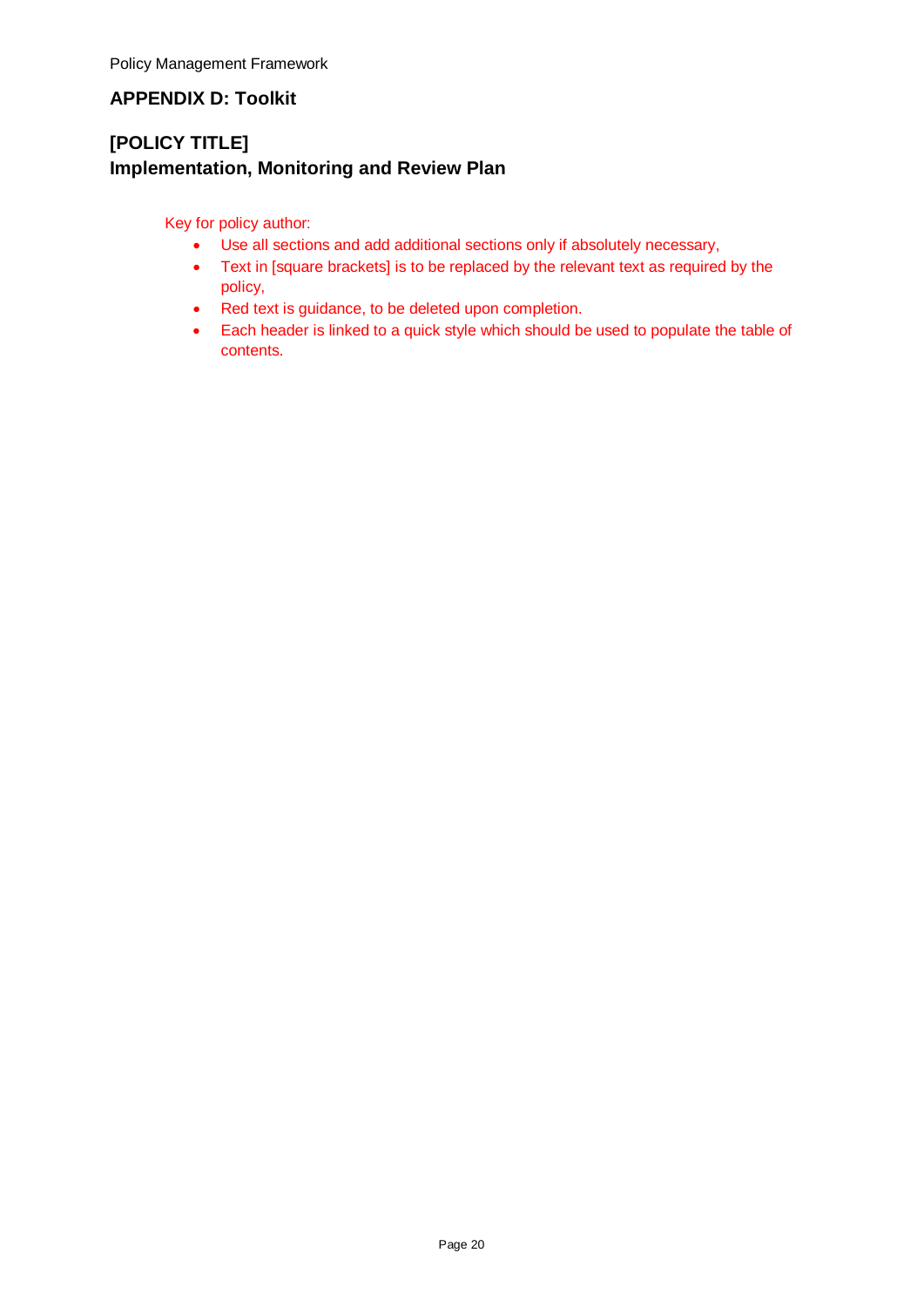### **Contents**

| 1            |     |  | .22 |  |  |  |
|--------------|-----|--|-----|--|--|--|
| $\mathbf{2}$ |     |  |     |  |  |  |
|              | 2.1 |  |     |  |  |  |
|              | 2.2 |  |     |  |  |  |
|              | 2.3 |  |     |  |  |  |
|              | 2.4 |  |     |  |  |  |
|              | 2.5 |  |     |  |  |  |
| 3            |     |  |     |  |  |  |
|              | 3.1 |  |     |  |  |  |
|              | 3.2 |  |     |  |  |  |
|              | 3.3 |  |     |  |  |  |
|              | 3.4 |  |     |  |  |  |
| 4            |     |  |     |  |  |  |
|              | 4.1 |  |     |  |  |  |
|              | 4.2 |  |     |  |  |  |
|              | 4.3 |  |     |  |  |  |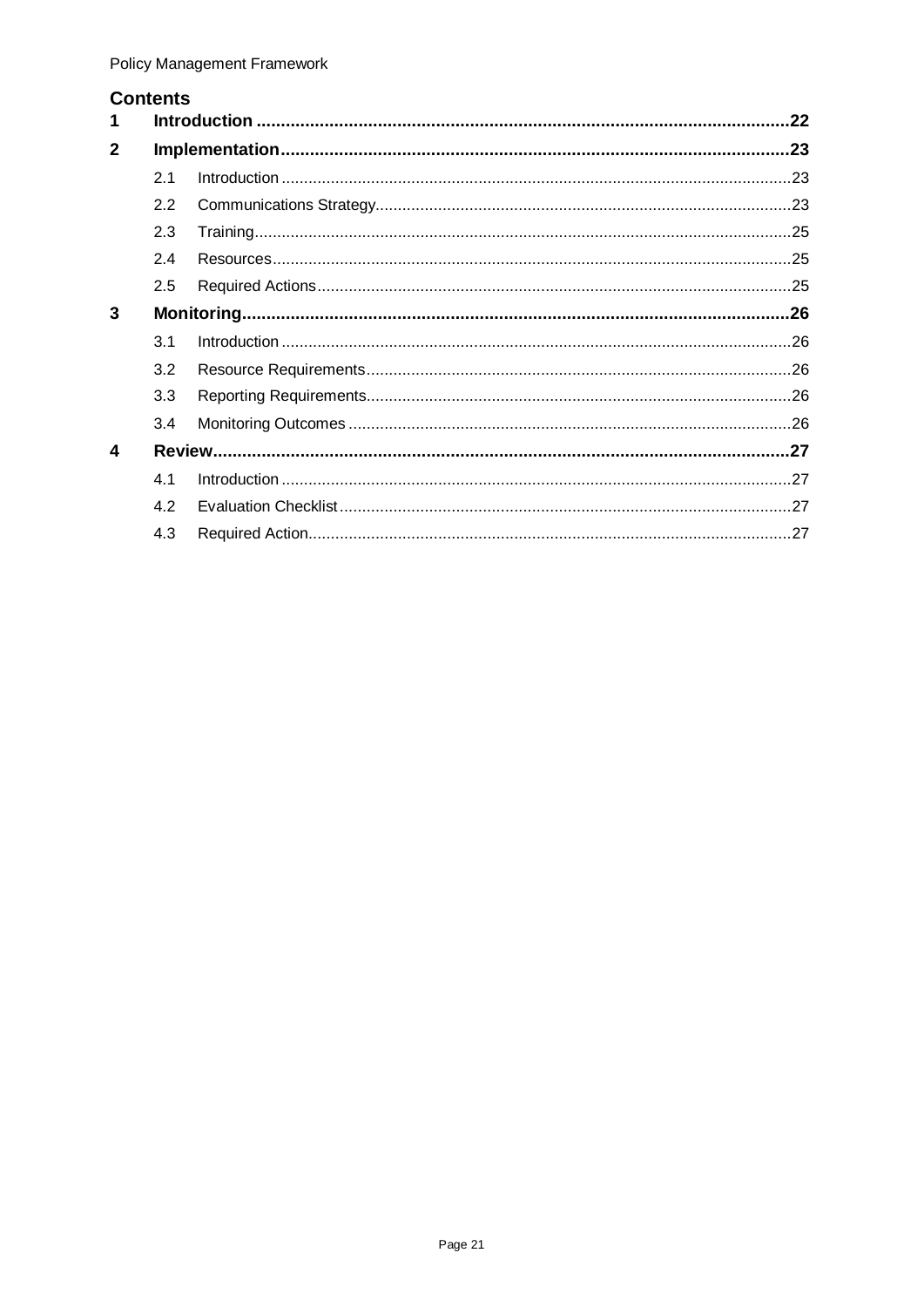# <span id="page-22-0"></span>**1 Introduction**

This document is an internal policy management tool for the implementation, monitoring and review of [policy title]. Each policy adopted by the Governing Authority of the University of Limerick is adopted with the approval of a process for implementation, a mechanism for monitoring the University's performance throughout its lifecycle and review of the policy at an appointed review date.

This document will be used throughout the policy's lifecycle as a means of ensuring that the policy is implemented and maintained and ultimately to ensure that it is kept current and relevant for the needs of the University.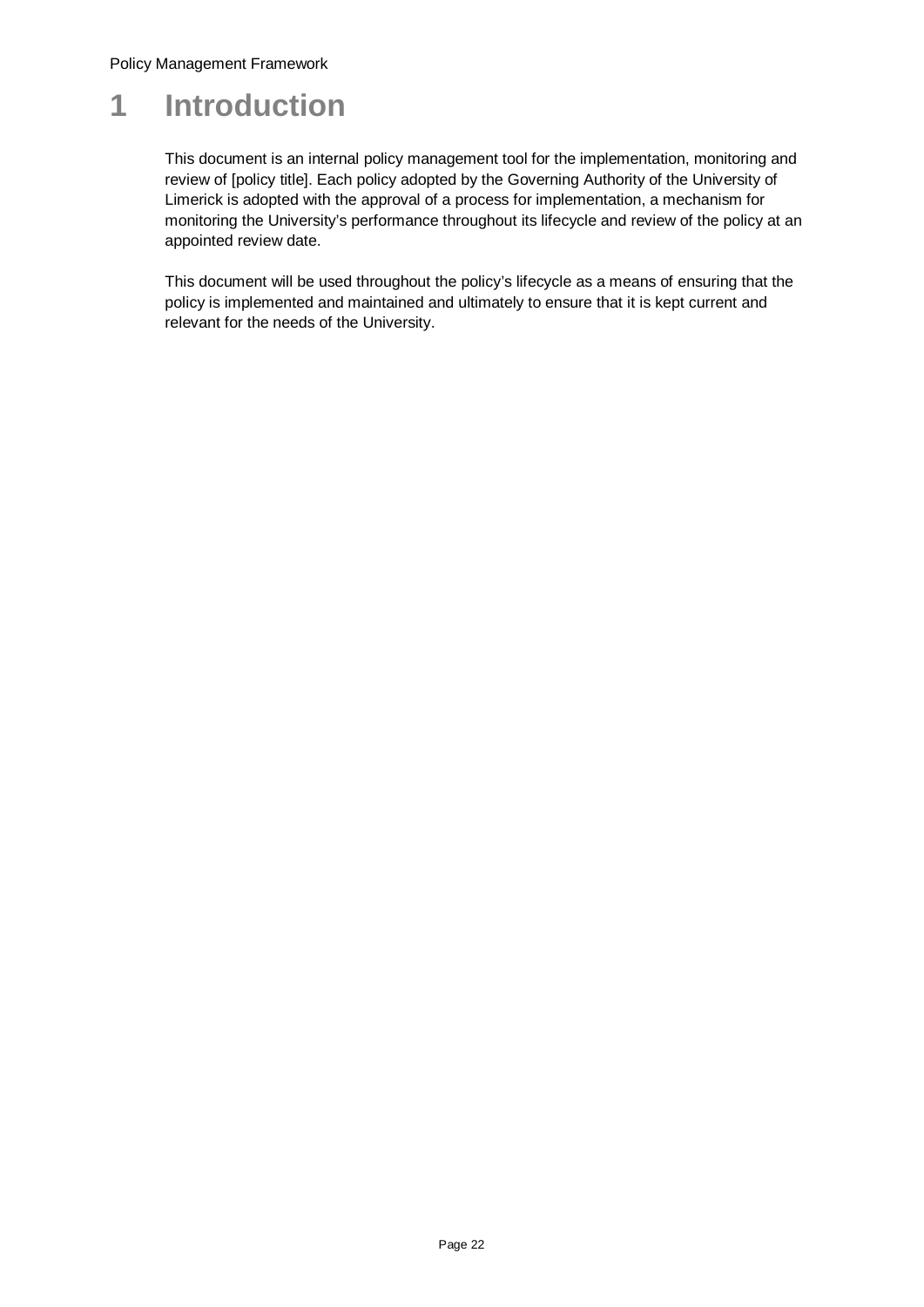# <span id="page-23-0"></span>**2 Implementation**

### <span id="page-23-1"></span>**2.1 Introduction**

This section summarises the key considerations for implementing [policy document title] following its enactment on [date, following its adoption on date] by the Governing Authority.

### <span id="page-23-2"></span>**2.2 Communications Strategy**

The following table sets out the required communications actions to be completed to ensure successful implementation of the proposed policy: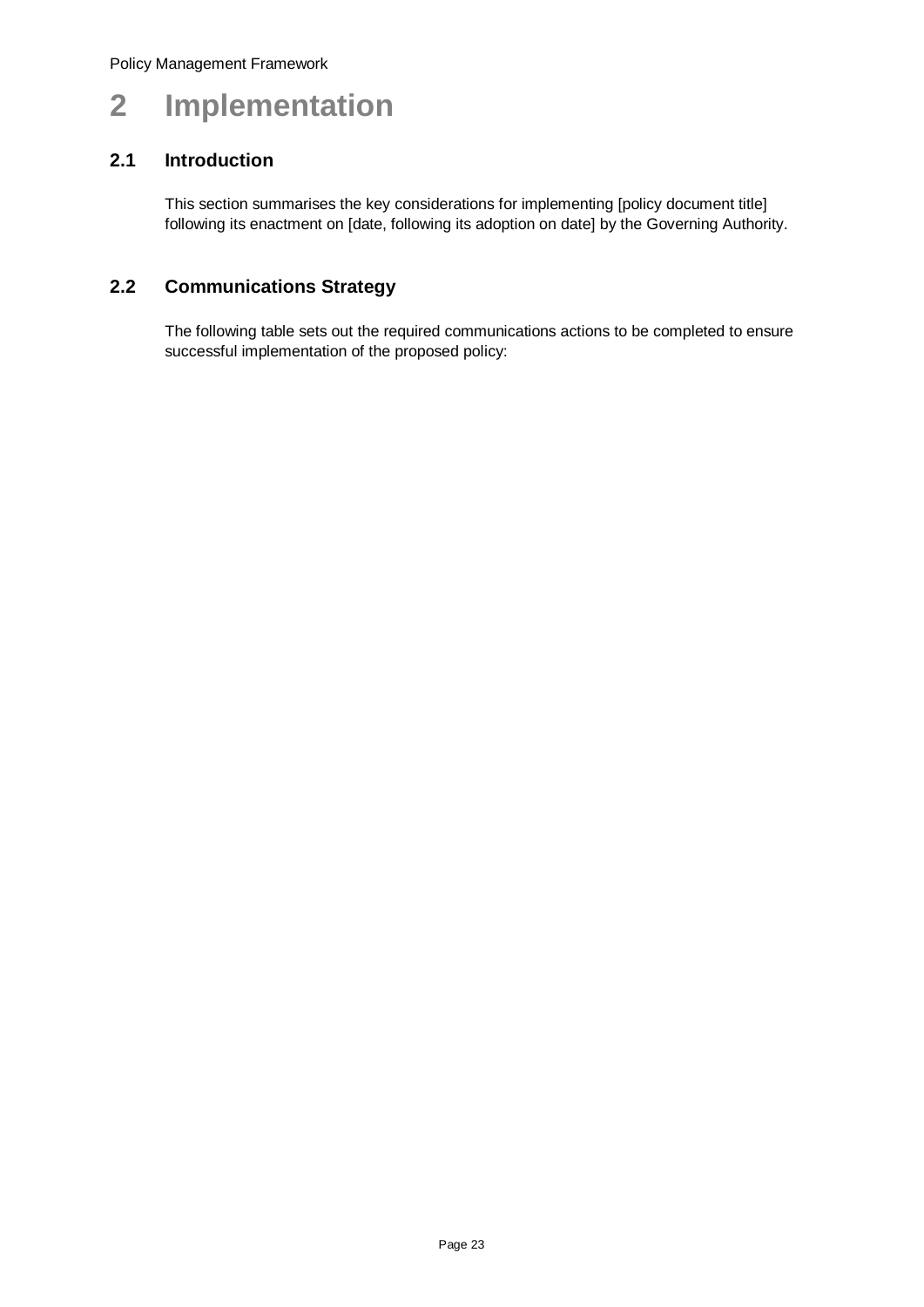| <b>Stakeholder Group</b>                |                              |                                      |          | <b>Communication Channels</b> |                        |         |        |              | <b>Date</b> | <b>Responsibility</b> |
|-----------------------------------------|------------------------------|--------------------------------------|----------|-------------------------------|------------------------|---------|--------|--------------|-------------|-----------------------|
| <b>Internal Bodies</b>                  | <b>Briefing</b>              | Information<br><b>Session</b>        | Workshop | <b>Meeting</b>                | <b>Staff</b><br>E-zine | Website | E-mail | Other        |             |                       |
| <b>Student body</b>                     | [y/n,<br>repeated<br>below]] | [y/n]                                | [y/n]    | [y/n]                         | [y/n]                  | [y/n]   | [y/n]  | [y/n]        | [date]      | [position]            |
| <b>All Academic Staff</b>               |                              |                                      |          |                               |                        |         |        |              |             |                       |
| <b>All Research Staff</b>               |                              |                                      |          |                               |                        |         |        |              |             |                       |
| <b>All Staff</b>                        |                              |                                      |          |                               |                        |         |        |              |             |                       |
| <b>Governing Authority</b>              |                              |                                      |          |                               |                        |         |        |              |             |                       |
| <b>Executive Committee</b>              |                              |                                      |          |                               |                        |         |        |              |             |                       |
| <b>Academic Council</b>                 |                              |                                      |          |                               |                        |         |        |              |             |                       |
| <b>Management Council</b>               |                              |                                      |          |                               |                        |         |        |              |             |                       |
| [Other committees/ boards/ groups,      |                              |                                      |          |                               |                        |         |        |              |             |                       |
| add additional rows as required]        |                              |                                      |          |                               |                        |         |        |              |             |                       |
| <b>Deans/Divisional Directors/Heads</b> |                              |                                      |          |                               |                        |         |        |              |             |                       |
| <b>Head of Department/Unit/School</b>   |                              |                                      |          |                               |                        |         |        |              |             |                       |
| <b>Graduate School Managers</b>         |                              |                                      |          |                               |                        |         |        |              |             |                       |
| <b>Faculty Managers</b>                 |                              |                                      |          |                               |                        |         |        |              |             |                       |
| <b>UNITE</b>                            |                              |                                      |          |                               |                        |         |        |              |             |                       |
| <b>Students' Union</b>                  |                              |                                      |          |                               |                        |         |        |              |             |                       |
| <b>Student Advisers</b>                 |                              |                                      |          |                               |                        |         |        |              |             |                       |
| <b>Student Services Units</b>           |                              |                                      |          |                               |                        |         |        |              |             |                       |
| <b>External Bodies</b>                  | <b>Briefing</b>              | <b>Information</b><br><b>Session</b> | Workshop | <b>Meeting</b>                | <b>Staff</b><br>E-zine | Website | E-mail | <b>Other</b> |             |                       |
| <b>HEA</b>                              |                              |                                      |          |                               |                        |         |        |              |             |                       |
| QQI                                     |                              |                                      |          |                               |                        |         |        |              |             |                       |
| <b>IUA</b>                              |                              |                                      |          |                               |                        |         |        |              |             |                       |
| <b>NUI</b>                              |                              |                                      |          |                               |                        |         |        |              |             |                       |
| <b>Office of the Ombudsman</b>          |                              |                                      |          |                               |                        |         |        |              |             |                       |
| <b>Recognised Colleges</b>              |                              |                                      |          |                               |                        |         |        |              |             |                       |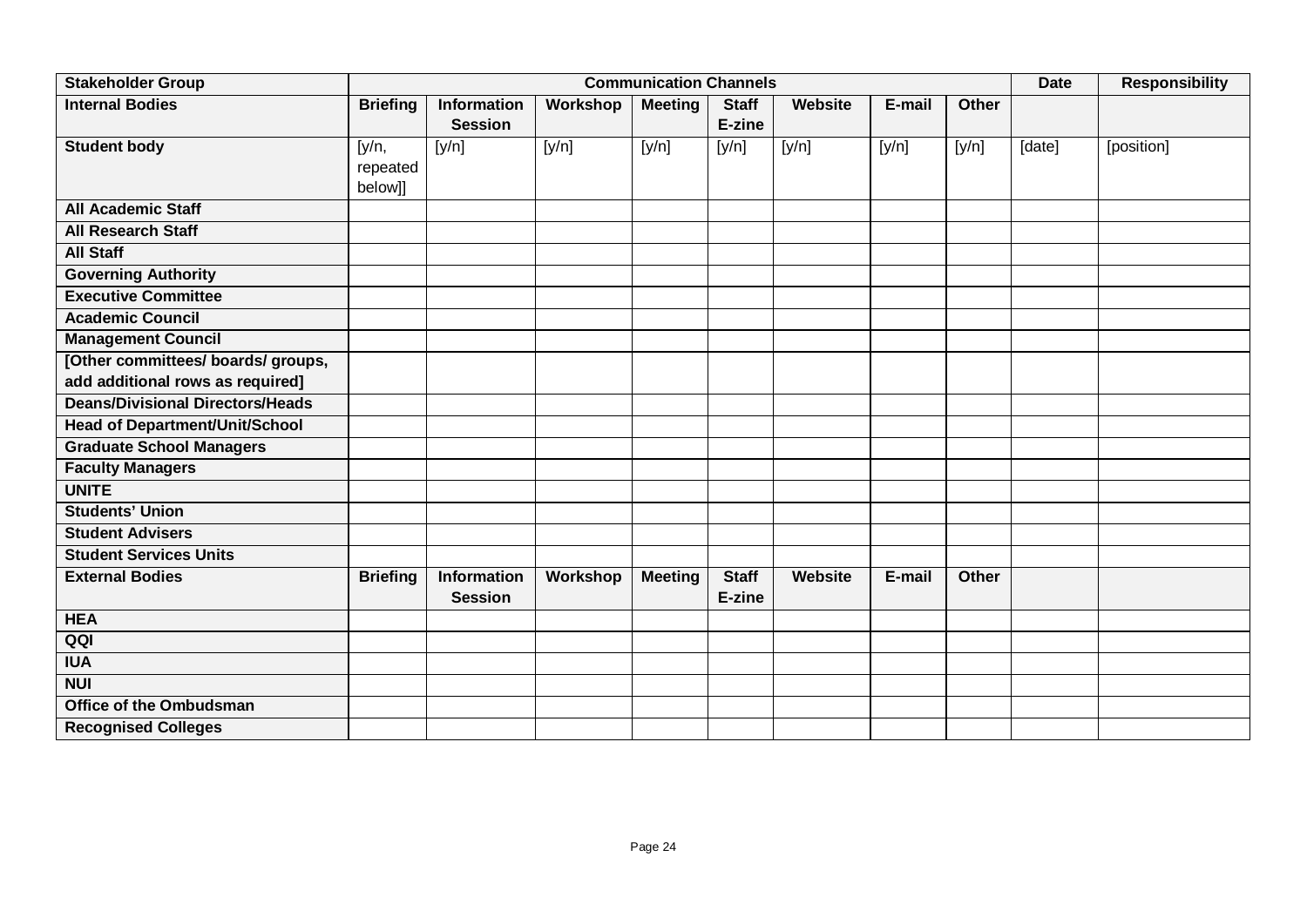## <span id="page-25-0"></span>**2.3 Training**

In addition to the communications requirements of the policy's adoption outlined above, the policy requires the following training to take place to ensure effective implementation:

| Role                   | <b>Training requirement</b>                                     |
|------------------------|-----------------------------------------------------------------|
| [QA Manager]           | [Use of software package XXX                                    |
|                        | Project management<br>$\bullet$                                 |
|                        | New procedure]<br>$\bullet$                                     |
| Describe roles, not    | Set out specific training requirements, including certification |
| individuals            | where appropriate.                                              |
| Add additional rows as | .                                                               |
| required.              |                                                                 |

#### <span id="page-25-1"></span>**2.4 Resources**

Implementation of the proposed policy is likely to require the following resources:

| Category          | <b>Training requirement</b>                                   |
|-------------------|---------------------------------------------------------------|
| Human resources   | Any specific human resource requirements (through hiring,     |
|                   | temporary reassignment, temporary employees, etc.) which      |
|                   | may be required to support implementation.                    |
| Cash expenditure  | Any specific expenditure anticipated to facilitate successful |
|                   | implementation (printing, new IT systems, etc.)               |
| Capacity resource | Estimate the resource requirement in terms of                 |
| requirements      | employee/departmental capacity requirements to                |
|                   | successfully implement the proposed policy.                   |

#### <span id="page-25-2"></span>**2.5 Required Actions**

The primary actions required to support implementation are:

<span id="page-25-3"></span>

| <b>Action</b>              | <b>Responsible role</b> | By when         |
|----------------------------|-------------------------|-----------------|
| [Implement communications] | [Head of department]    | [End March '19] |
| strategy]                  |                         |                 |
| [Issue new forms]          | [Department secretary]  | [End April '19] |
| [ add new rows as          | ا ۱۰۰۰                  | وتبدل           |
| required]                  |                         |                 |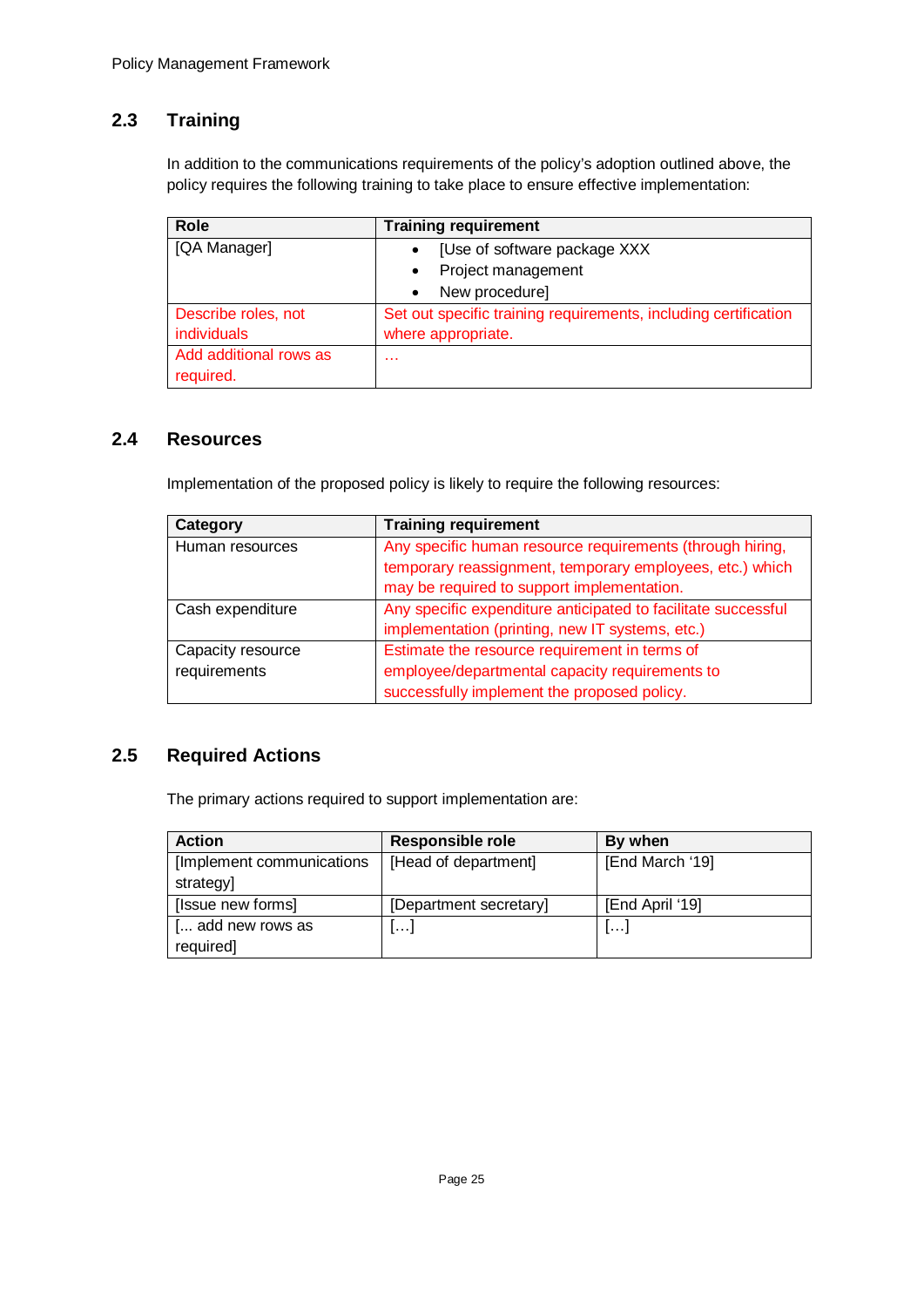# **3 Monitoring**

### <span id="page-26-0"></span>**3.1 Introduction**

This section summarises the key requirements for the ongoing monitoring of and demonstration of compliance with the policy as implemented.

It also tracks any notable monitoring events or issues with the implementation of the policy following its approval by Governing Authority.

### <span id="page-26-1"></span>**3.2 Resource Requirements**

Ongoing monitoring of the policy area is likely to require the following resources:

| Category          | <b>Training requirement</b>                                                                                           |
|-------------------|-----------------------------------------------------------------------------------------------------------------------|
| Human resources   | Any specific human resource requirements (through hiring,<br>reassignment, etc.) which may be required to support the |
|                   | policy throughout its lifecycle.                                                                                      |
| Cash expenditure  | Any specific expenditure anticipated to facilitate the                                                                |
|                   | sustained implementation of the policy                                                                                |
| Capacity resource | Estimate the resource requirement in terms of                                                                         |
| requirements      | employee/departmental capacity requirements to                                                                        |
|                   | successfully enforce the adopted policy and any associated<br>procedures throughout its lifecycle.                    |

#### <span id="page-26-2"></span>**3.3 Reporting Requirements**

Set out if it is anticipated that the policy gives rise to any specific reporting requirements and their nature. Is there likely to be any statistical summaries of the outcomes of any procedures? Should any governance or management body receive updates arising from the policy? If so how regularly?

For instance: "The Head of Department will provide an annual summary of the outcomes of the disciplinary procedure to the HR subcommittee"

#### <span id="page-26-3"></span>**3.4 Monitoring Outcomes**

The following table is used to summarise any identified issues, significant events and considerations regarding the policy throughout its lifecycle:

| <b>Date</b> | <b>Description</b>           | <b>Action</b>                |
|-------------|------------------------------|------------------------------|
| [date]      | [Description of the event or | [Action taken to resolve the |
|             | issue arising]               | situation]                   |
| .           | .                            | .                            |